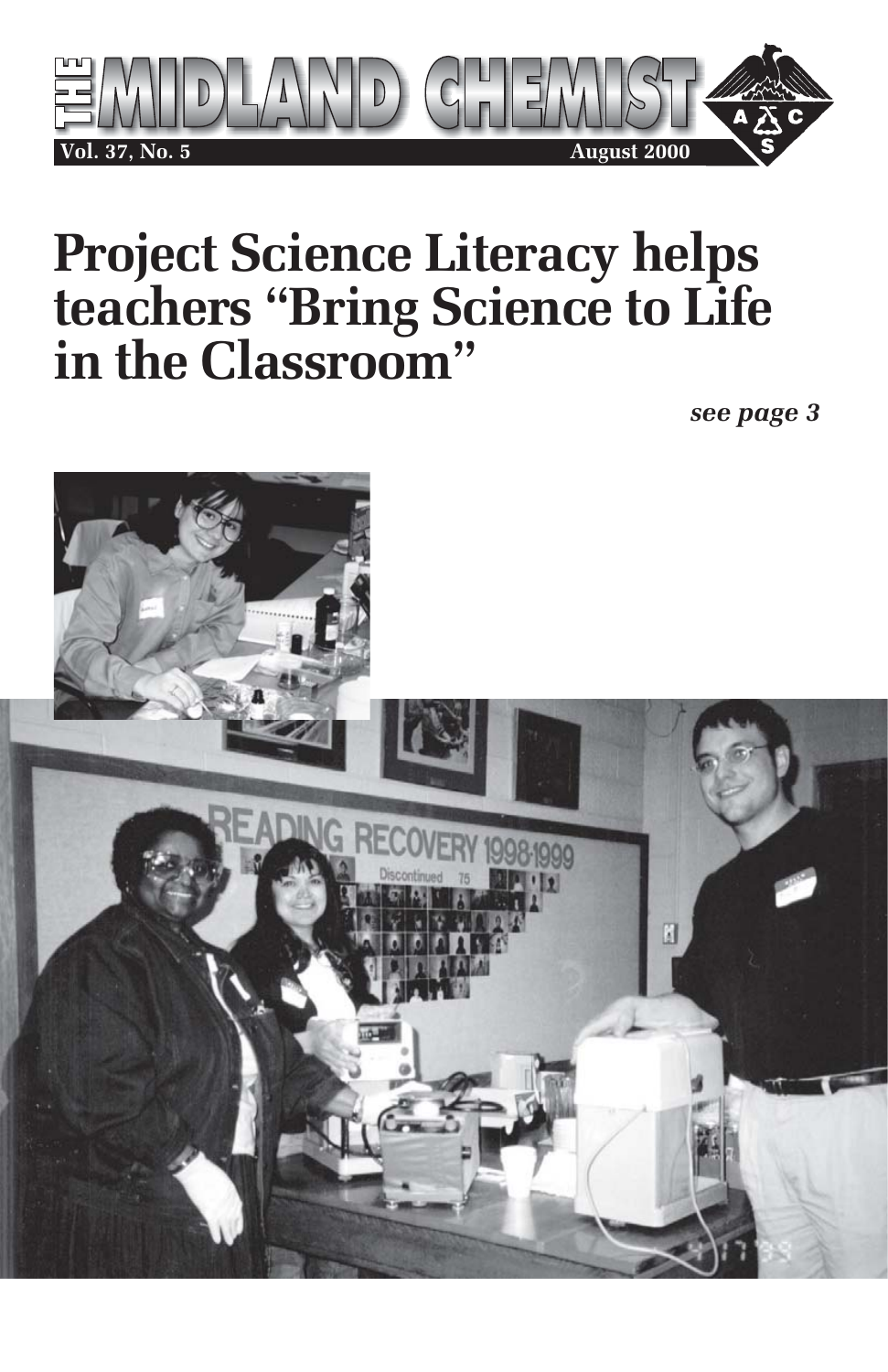

Volume 37, Number 5 August 2000

## *In this issue...*

| Midland Section ACS Web Site: A Wealth of Information for You  1       |  |
|------------------------------------------------------------------------|--|
| Project Science Literacy: Bringing Science to Life in the Classroom  3 |  |
| Request for Nominations for Chemistry in the Public Interest Award  6  |  |
|                                                                        |  |
|                                                                        |  |
|                                                                        |  |
| Student Affiliates Promote Professional Development in Chemistry       |  |
|                                                                        |  |
| Call For Nominations for 2000 Midland Section Awards  14               |  |
|                                                                        |  |
|                                                                        |  |
| Professional Scientific Society Day-Polymers, Plastics, and Sports  19 |  |
|                                                                        |  |
| Eli Lilly Sponsors Travel Awards for Women Chemists  21                |  |
|                                                                        |  |
|                                                                        |  |

*The Midland Chemist* is published eight times a year by the Midland Section of the American Chemical Society.

American Chemical Society Midland Section PO Box 2695 Midland, MI 48641-2695 http://membership.acs.org/M/Midl

#### *Volunteer Staff*

|                                                                      | 517-832-7485 |
|----------------------------------------------------------------------|--------------|
| ann.birch@editech-mi.com                                             |              |
|                                                                      |              |
|                                                                      |              |
| Kerry Pacholke  Advertising                                          |              |
| James R. Birch  Design, layout                                       |              |
| © Copyright 2000 Midland Section of<br>the American Chemical Society |              |

Please submit all articles and photographs to the editor, Ann Birch. Instructions for article submission are on the Midland Section web site, as is contact information for other staff members. Authors can also contact Ann directly with any questions.

Neither *The Midland Chemist*, nor the Midland Section, nor the American Chemical Society assumes any responsibility for the statements and opinions advanced by contributors of or to *The Midland Chemist*.

Contributors to this issue: Wendell Dilling, CMU; Ann Birch, Editech; Philip Squattrito, CMU; Brian Murdoch, Dow; Dean Millar, Dow; Steve Keinath, MMI; Chitra Subramaniam, Dow Corning; Connie Murphy, Dow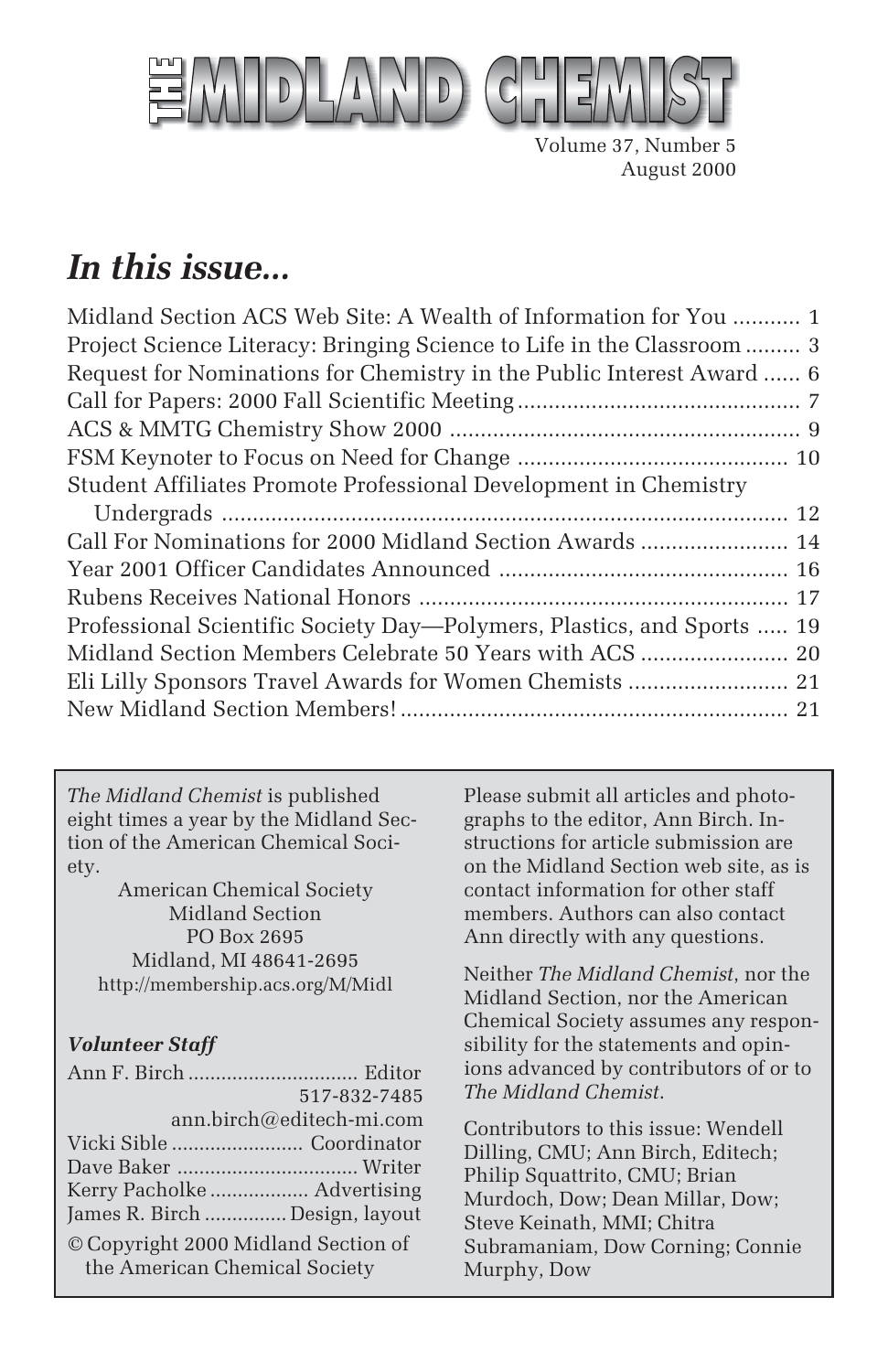## *Check Out Midland Section ACS Web Site* **A Wealth of Information for You**

**T**he major modes of communication to the membership of the Midland Section are *The Midland Chemist* and the Midland Section web site. Because of lead times and space limitations, *The Midland Chemist* can only communicate items that are known well in advance and do not require a large amount of space. In contrast, the web site can communicate information as soon as it is posted and can hold large amounts of information. In other words, members who want the latest information on Section activities will find it on the web site, at the following address: http://membership.acs.org/M/Midl/. This mode of communication does require having access to the Internet and taking the initiative



Wendell Dilling, Chair ACS Midland Section

to look at the web site, whereas *The Midland Chemist* requires only that members read a publication that is delivered to their home or business.

The origins of the Midland Section web site go back to 1993 when in the annual report the question was asked, "Would ACS be interested in having an Internet-type service to link local sections and national?" In 1996, Kenneth Magnell of Central Michigan University set up a web site for the Section. The original Midland Section web site contained information about meeting schedules, officers, and committees, *The Midland Chemist*, the Fall Scientific Meeting, employment aids, CMU's Department of Chemistry, and miscellaneous resources. CMU hosted the site until this year when it was moved to the National ACS server. In June 1997, James and Ann Birch redesigned and significantly expanded the web site. Ann has served with distinction as webmaster since 1997. A new webmaster is being sought to replace Ann, who has been serving as editor of *The Midland Chemist* since the beginning of 2000.

Presently the web site contains the following pages: *Welcome*, *Overview*, *Events*, *Services*, *Education*, *Leaders*, *Opportunities*, *The Midland Chemist*, *Links*, *Minutes of Board Meetings*, and *Great News*.

The *Welcome* page contains a table of contents for the site. The *Overview* page describes the objectives, some of the history of the Section and its scientific meetings, and H.H. Dow's and W.J. Hale's parts in early Section history. *Events* describes upcoming meetings and activities (occasionally with updates to information given in *The Midland Chemist*) and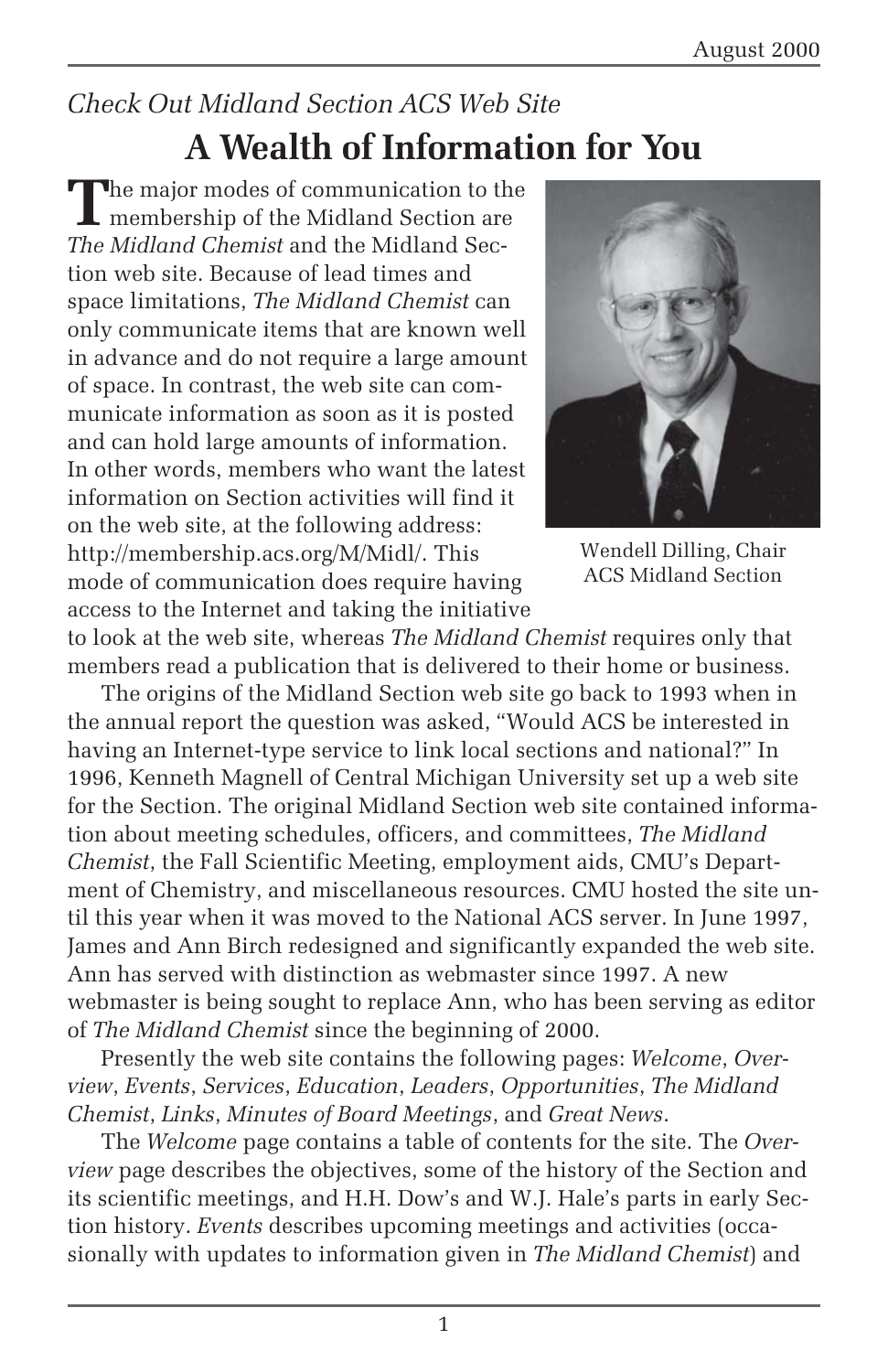the board meeting schedule.

The *Services* page contains information about local employment, career services, reasons why one should join the ACS, and a member interest survey. *Education* describes recent activities of the Section's Project Science Literacy program and other educational activities.

The *Leaders* page contains the most recent chairman's column and a list of all current Section leaders with mailing addresses, e-mail addresses, and phone numbers, as well as their ACS job descriptions. *Opportunities* lists needs for Section leader candidates and needs for volunteers for various committees and activities. The page covering *The Midland Chemist* lists the volunteer staff, instructions on how to submit an article for publication, and a calendar of items to appear in future issues.

*Links* are given to web sites for National ACS services, other resources, area colleges, universities, other educational institutions, and area corporations. *Minutes of Board Meetings* (for the two or three most recent meetings) can also be read directly online. *Great News* highlights recent Section member awards and activities.

Take advantage of this opportunity to see the latest news about Midland Section events by adding http://membership.acs.org/M/Midl/ to the bookmarks or favorites list on your Internet browser.

Wendell L. Dilling



- **Competitive Analysis**
- **Unknown Identification**
- **Additive Analysis**
- **Taste & Odor Analysis**
- **Color Body Identification**

Contact: Andrew Wood • 517-832-5555 ext 563 E-mail: wood@impactanalytical.com www.impactanalytical.com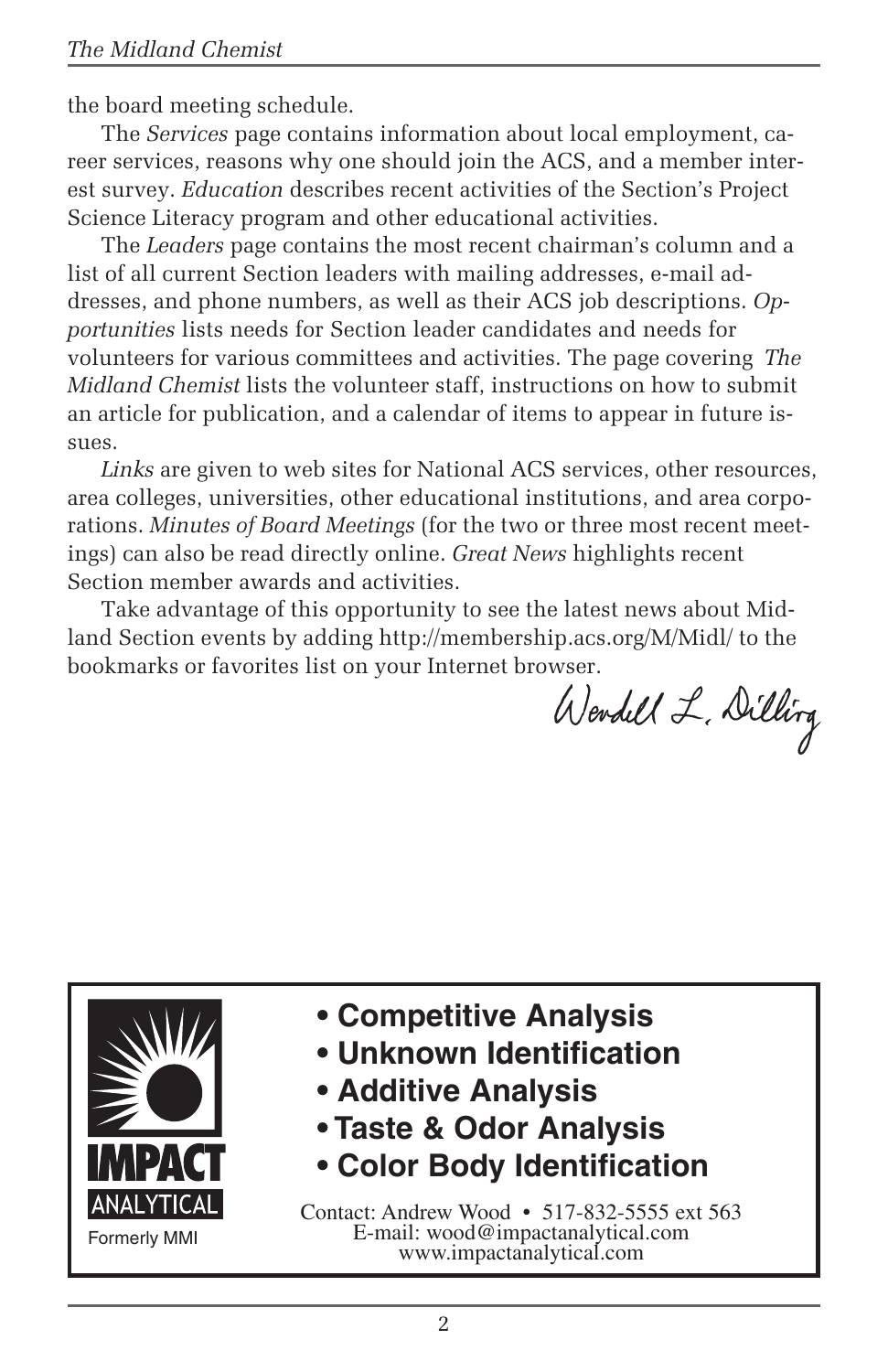### *Project Science Literacy* **Bringing Science to Life in the Classroom**

#### *By Ann Birch*

**T**he Midland Section has been involved in science education for many **L** years, but by far the most wide-reaching, successful program has been Project Science Literacy. In 1995, the Midland Section was awarded a \$10,000 grant from the Education Division of the ACS to develop "Science Demonstration Workshops for Elementary and Middle School Classrooms." Soon after, the Section received a grant from Dow Corning Corporation for \$20,000. Five years and five Phoenix awards later, this teacher education program has reached over 1283 teachers in 42 counties in Michigan.

The objective of Project Science Literacy is to work with K-12 teachers and improve their comfort level and working knowledge of science



through a hands-on approach. The entire program is based on the cooperative efforts of local industry, higher education institutions, local intermediate school districts, the American

Chemical Society, and local science museums. In other words, everyone gets into the act and everyone benefits. Ultimately, though, it's the students who benefit the most. If their teachers are exposed to the latest in basic science information and resources and are stimulated to bring the students exciting experiences in science, the students can't help but respond. The result: more students interested in science and ultimately a better educated general public.

Project Science Literacy relies on three tools: a hands-on science workshop for classroom teachers, a kit of "chemical" supplies that are inexpensive and easy for teachers to replenish, and a "classroom-tested" demonstration workbook. In just the first two years of the program, over 400 teachers participated in 16 workshops at no cost to the teachers or the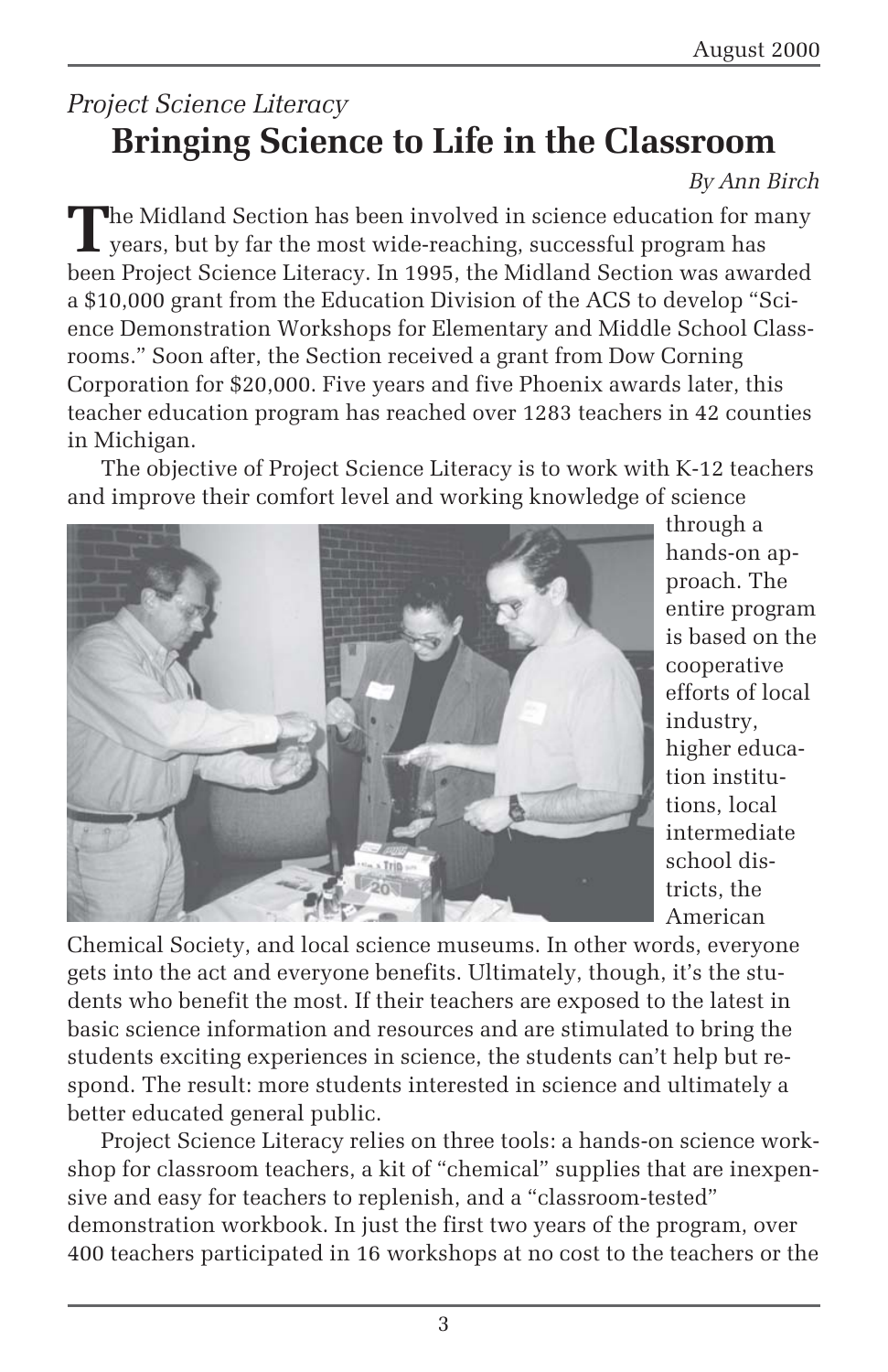#### *The Midland Chemist*

school district. Response to the program has been very enthusiastic. John Blizzard, one of the authors of the original grant proposal, remembers one school administrator who scoffed at the idea that his district's teachers would actually take a Saturday to attend a science workshop. According to John, "He was a bit surprised when more teachers showed up on one Saturday morning than we could handle."

Marvin Tegen, also involved with the program since its beginnings, relates an incident that at first dismayed the trainers during one workshop. "One teacher got up and walked out in the middle of a session," says Marvin, "and we were disappointed to think someone was unhappy with the workshop." But the teacher returned a short time later with her superintendent in tow, making it clear that Project Science Literacy was the type of program the teachers needed.



Many sources are quick to point to the teacher as the main problem in science education, but elementary teachers are not required to take more than a semester of science, and they seldom choose chemistry. Yet the

state of Michigan mandates that they teach hands-on chemistry activities. Despite these difficulties, "teachers are eager to embrace new ideas that will assist them in teaching what they perceive as a difficult but important subject," says Gretchen Kohl, a Project Science Literacy trainer and organizer. "In addition, Project Science Literacy is not just concerned with developing competence in teaching science, it also strives to increase teachers' confidence." Education is at best a complex process. It becomes even more complex for science education because science is a dynamic subject. To become a masterful teacher of science requires everincreasing capabilities and understanding.

Another challenge for teachers is the problem of insufficient funds for the purchase of chemicals for classroom experiments and demonstra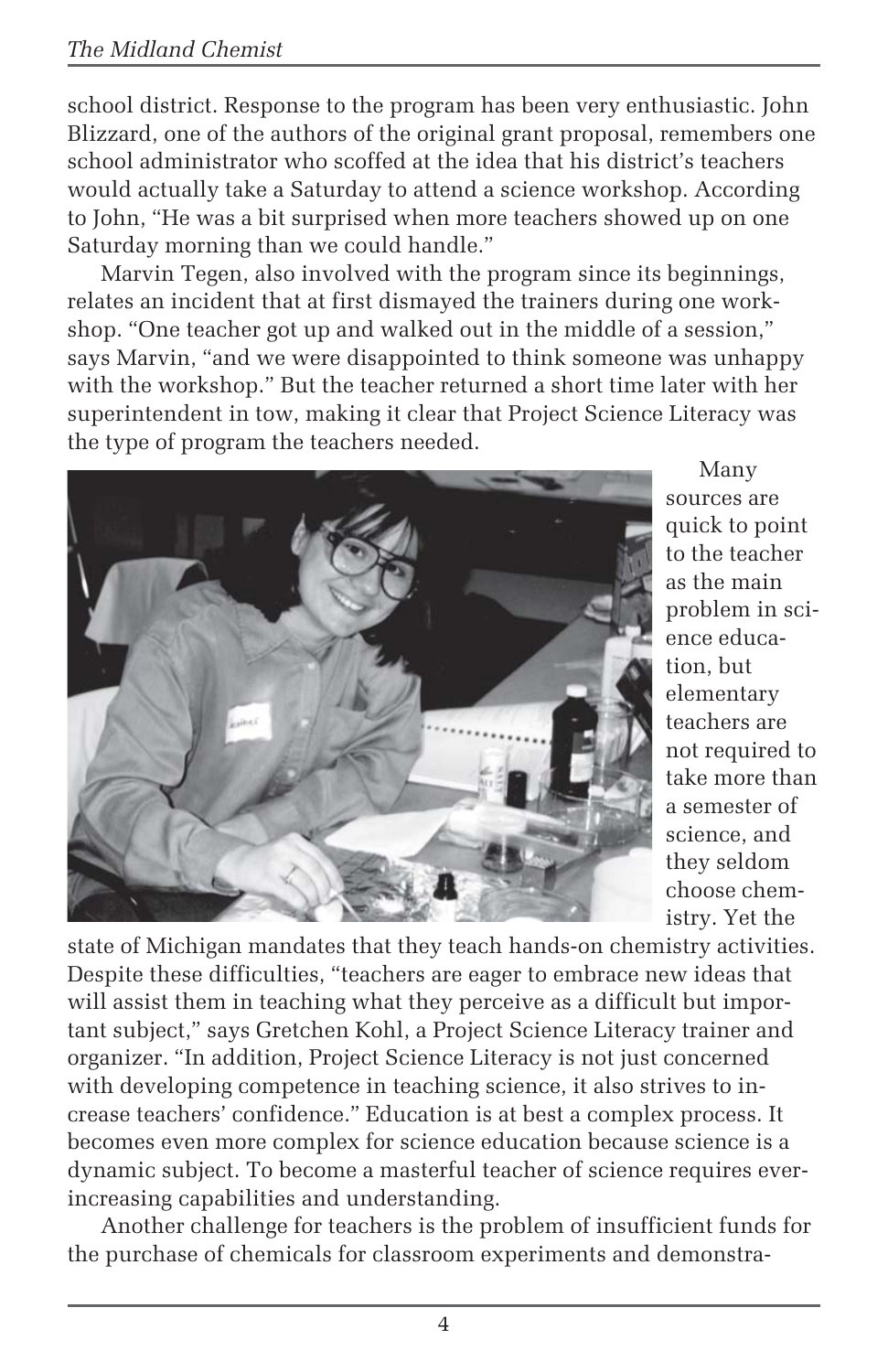tions. Using Project Science Literacy kits and the workbook, teachers find that "everything is a chemical or a combination of chemicals." Using household and other easily available chemical products saves money and eliminates the trouble of ordering from specialized supply houses. Using

household chemicals also encourages students to read the labels on products that they use every day. Recognizing the everyday uses of chemicals helps students become "chemically literate."

The workbook



"Bringing Science to Life in the Classroom" covers 16 science experiments and has been crucial to the success of the program. The experiments involve subjects such as pH, density, chromatography, osmosis, and sublimation. Each experiment begins with a basic question, such as "What common materials contain starch, and how can we test for its presence?" and then goes on to give background discussion, the chemistry involved, detailed materials lists and experimental procedure, and follow-up discussion and evaluation. The teachers take these experiments back to their classrooms fortified with additional knowledge and confidence.

What's happening with Project Science Literacy now? In 1999, 291 teachers participated in the "Bringing Science to Life in the Classroom" workshops. The workshops have continued to expand to an ever-larger statewide population. Two new resource documents have been assembled and added to this program: a "How To" guide, which is a step-by-step guide to educational organizations or scientific societies who wish to create their own science education teacher workshops, and an advanced (second year) workshop designed around environmental and polymer chemistry. Kathleen Thompson, ACS National Chemistry Week Chair, has requested the use of our "How To" manual as a model for National Chemistry Week across the ACS nationally. The "How To" manual was also distributed to over six groups within Michigan in 1999 during presentations on our program. To date, two of these areas (Saginaw and Macomb) are in the process of establishing this workshop in their areas.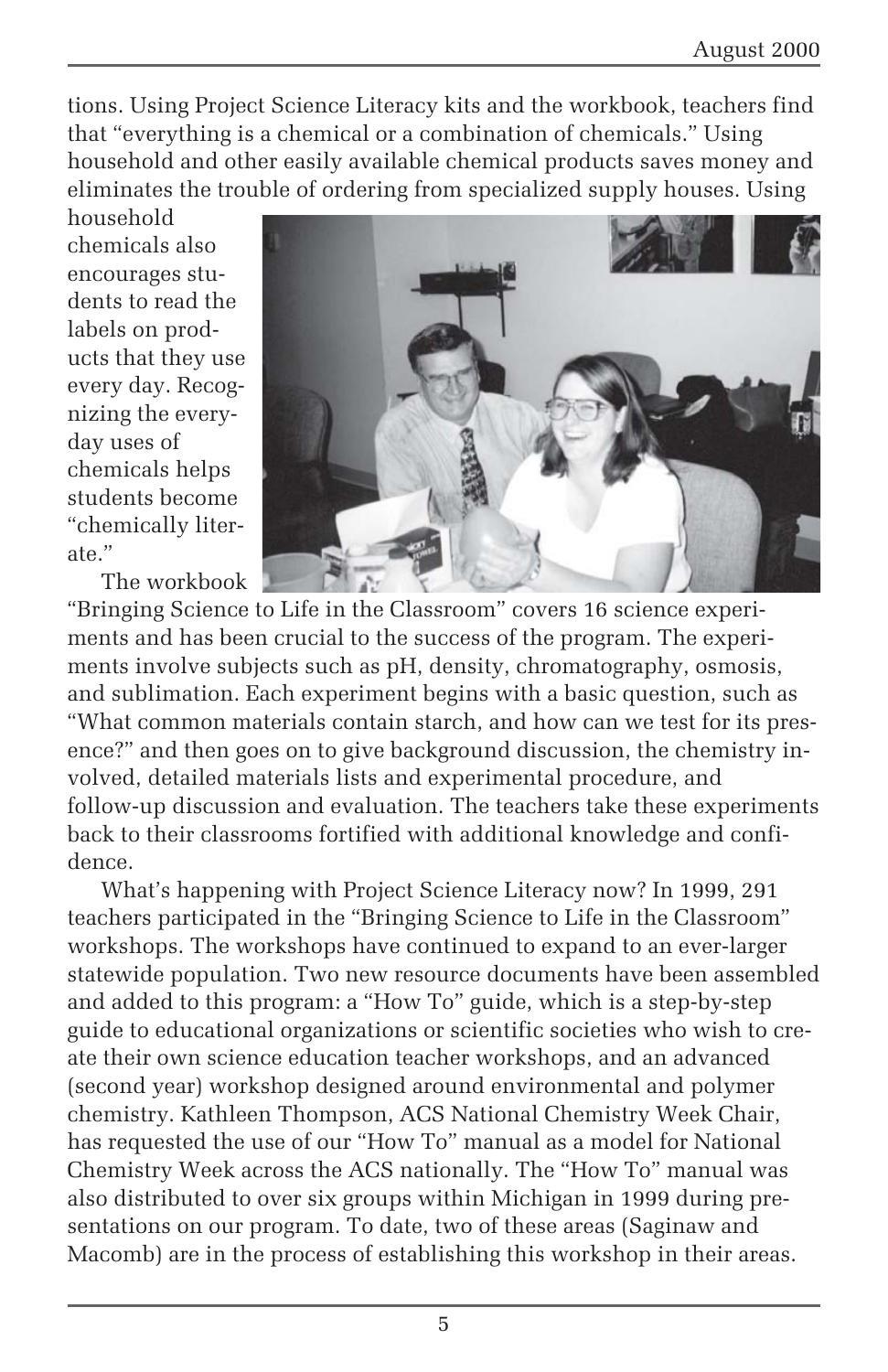Even more exciting, Project Science Literacy is going global with the cooperation of the Association of Science Technology Centers. This is the largest organization of its kind in the world, and the Midland Center for the Arts Hall of Ideas is playing an important role in making this collaboration happen.

But, regardless as to whether the teacher is in mid-Michigan or in France, the objective is the same. "We are striving to remove the phobia from science instruction," says Karol Childs, director of the Hall of Ideas and active Literacy volunteer. "By helping make teachers more at ease with science topics, we will be doing the same for their students, leading to a better informed, more knowledgeable public."

For more information on Project Science Literacy, contact Gretchen Kohl, 517-496-8200 (gretchen.kohl@dowcorning.com).

### **Request for Nominations for Chemistry in the Public Interest Award**

**T**he Northeastern Section of the American Chemical Society provides the Gustavus John Esselen Award for Chemistry in the Public Interest to recognize a chemist for outstanding achievement in scientific and technical work that contributes to the public well-being and thereby communicates positive values of the chemical profession. The award includes a \$5000 prize, medal of recognition, and an award ceremony and formal address by the awardee at Harvard University.

The award was established in 1987 to honor the memory of Gustavus John Esselen, a distinguished member of the Northeastern Section. The first awardees were F. Sherwood Rowland and Mario J. Molina, who subsequently received the Nobel Prize.

Any field of chemistry is valid as long as the scientific work has clearly contributed to the public well-being and its value to society has become apparent.

To nominate, please provide statements from two co-sponsors as well as a brief biography of the candidate, a description of the work that has been recognized as communicating positive values for the chemistry profession, and copies of selected, pertinent articles. Popular news and feature articles should be included as an indication of public interest. Nominations and inquiries should be directed to Dr. Iclal S. Hartman, c/o Karen Piper, 19 Mill Road, Harvard, MA 01451. Nominations should be posted no later than October 16, 2000. Joint nominations are acceptable. Nominees should be living residents of the United States or Canada at the time of nomination, and the significance of the work should have become apparent within the five years preceding nomination.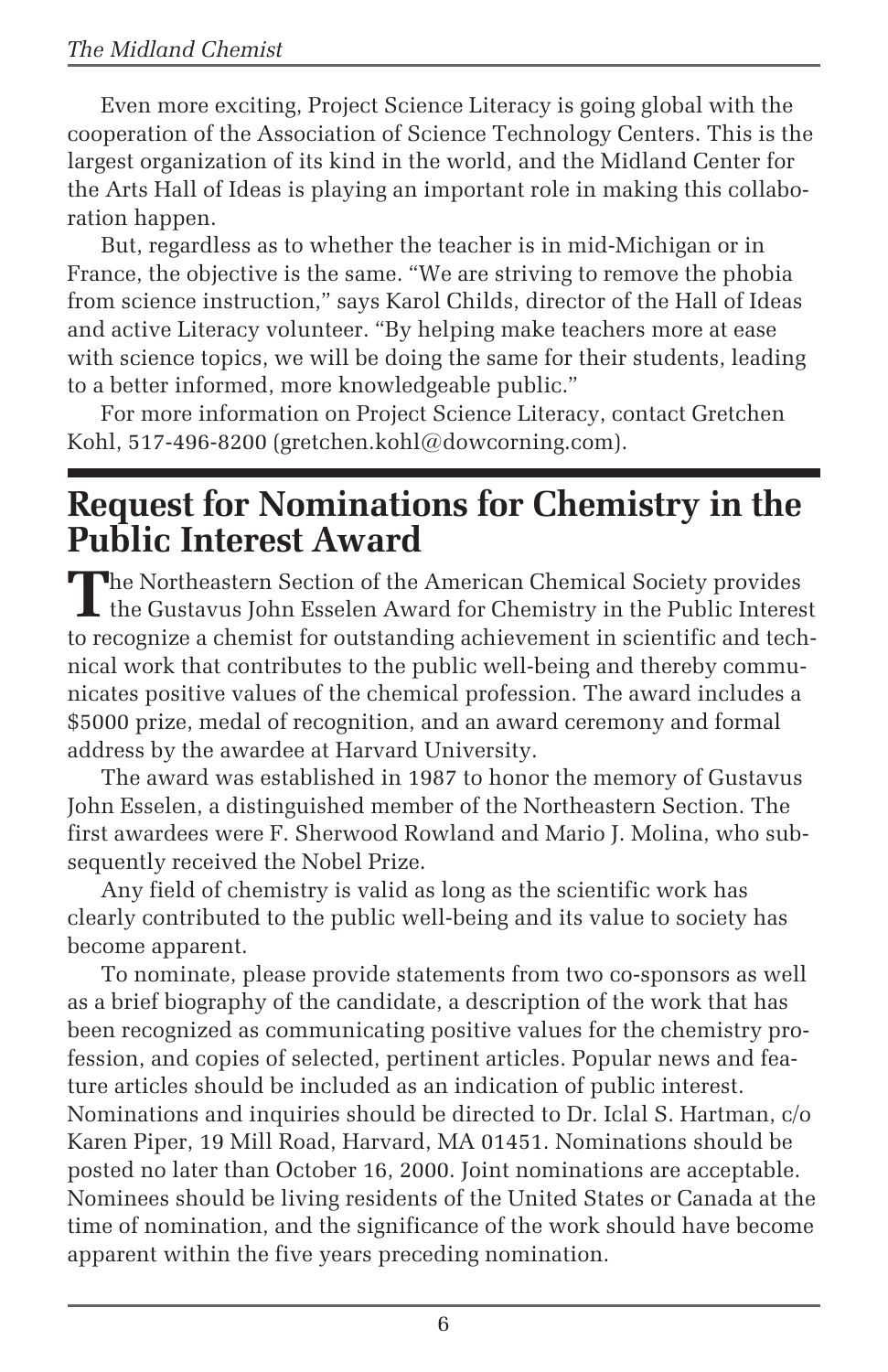## **Call for Papers: 2000 Fall Scientific Meeting**

*By Dean Millar*

The Fall Scientific Meeting will be held on Saturday, October 28, 2000, at Dow's Employee Development Center in Midland. Although the program is filling up quickly, there are still opportunities for you to contribute with an oral presentation in any of four symposia:

*Combinatorial Chemistry (Rik Tuinstra, Chair):* General papers or posters are solicited in the area of combinatorial research. The range of appropriate topics will include applications of parallel or rapid serial synthesis or process optimization, parallel or rapid serial materials property screening, high throughput data analysis, or design of experimentation of combinatorial research.

Rik Tuinstra The Dow Chemical Co. 1776 Building Midland, MI 48674 rtuinstra@dow.com

*Thermophysical Properties of Cross-Linked Materials (Udo Pernisz, Chair):* Papers are solicited covering properties including thermal conductivity, expansivity, or heat capacity, as well as the effect of temperature on mechanical, electrical, or optical properties in bulk or at interfaces. The materials for which such properties are of interest can range from highly cross-linked networks to elastomers derived from linear polymers to filler-reinforced systems.

Udo Pernisz Dow Corning Corp. Mail C041A1 Midland, MI 48686 udo.pernisz@dowcorning.com

*Biochemistry (Elizabeth Butch, Chair):* Abstracts from all areas of biochemistry and molecular biology will be accepted. Special emphasis will be placed on projects involving possible applications to medicine or the study of specific disease states.

Elizabeth Butch Eastern Michigan University Department of Chemistry Ypsilanti, MI 48197 elizabeth.butch@emich.edu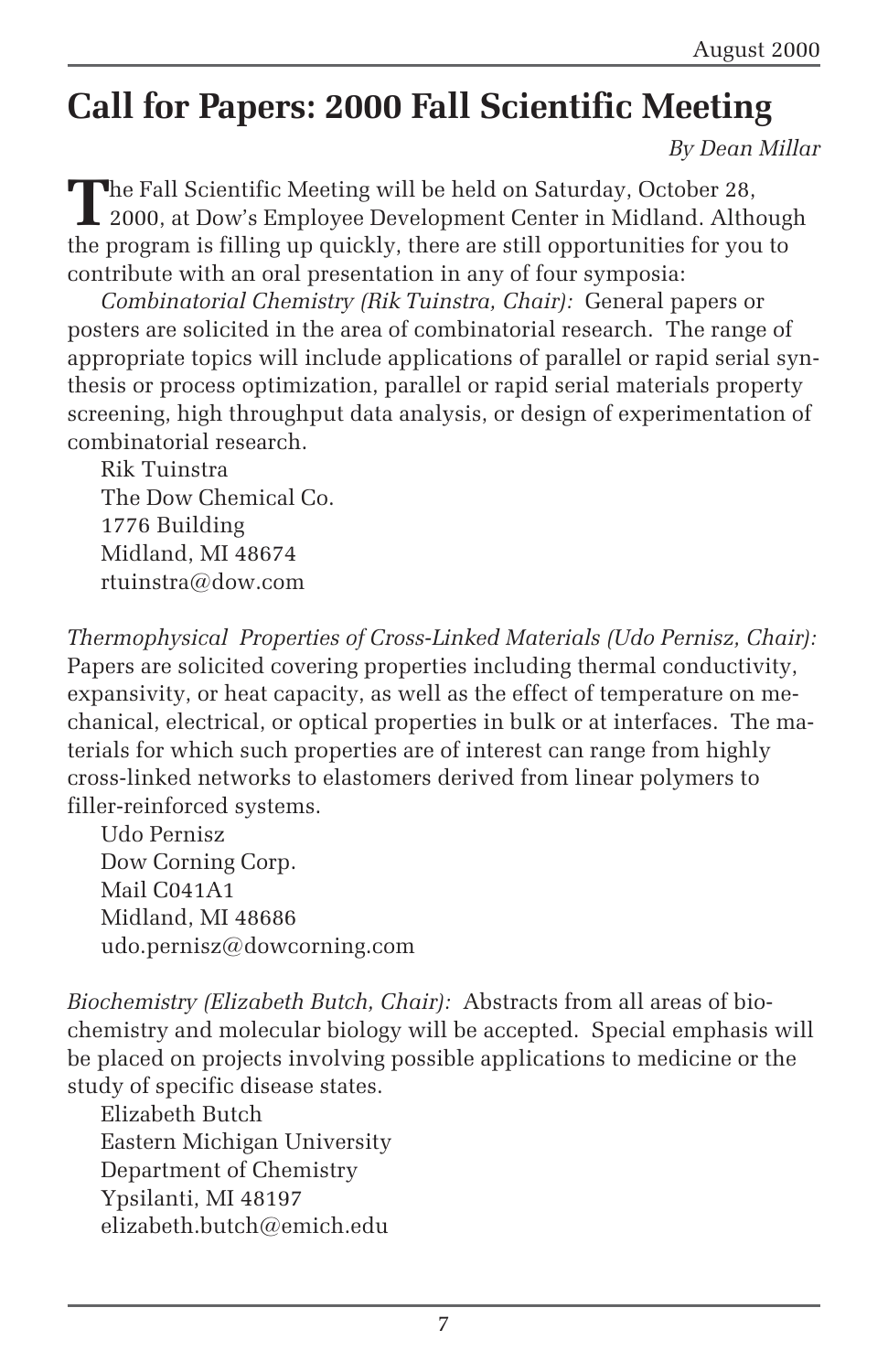*Chemical Education (Laura Vosejpka, Chair):* General papers or posters are solicited in all areas of chemical education, with a special emphasis on teaching at the secondary level, including university-local district cooperation.

Laura Vosejpka The Dow Chemical Co. 1702 Building Midland, MI 48674 ljvosejpka@dow.com

Abstracts will be considered through Sept. 1, 2000. Abstracts may be sent by e-mail or conventional mail, and should be submitted to the appropriate symposium chair. Other questions regarding program activities can be directed to:

Dean M. Millar ph. 517-636-8496 The Dow Chemical Company fax 517-638-9716 1776 Building dmmillar@dow.com Midland, MI 48674

All submissions will be considered for oral presentations in the above symposia or for a poster presentation when necessitated by topic and/or time availability.

**Instructions for Preparing Abstracts for the Fall Scientific Meeting of the Midland Section of the American Chemical Society**: John Doe and <u>Jane Smith</u>, Department of Chemistry, Saginaw Valley State University, University Center, MI 48410

Begin typing your abstract here. Use Microsoft Word (IBM or Mac) or WordPerfect (IBM or Mac) to create your files. One abstract per file. Use Times font—12 point size. Single space your work and double space between paragraphs. Do not use any indentations. **Bold** the titles only. Body copy of the text should be typed in normal type. Use superscript and subscript and correct symbols where appropriate. Use *italic* only when required. All copy should be typed flush left. Do not center or justify type. Use a 4½-inch wide line. Each abstract is limited to a maximum of a 4-line title and 1300 characters in the body of the abstract. Information should appear in the following order: title, author list with complete address; presenter underlined; one blank line between title and abstract. Electronic submissions are preferred.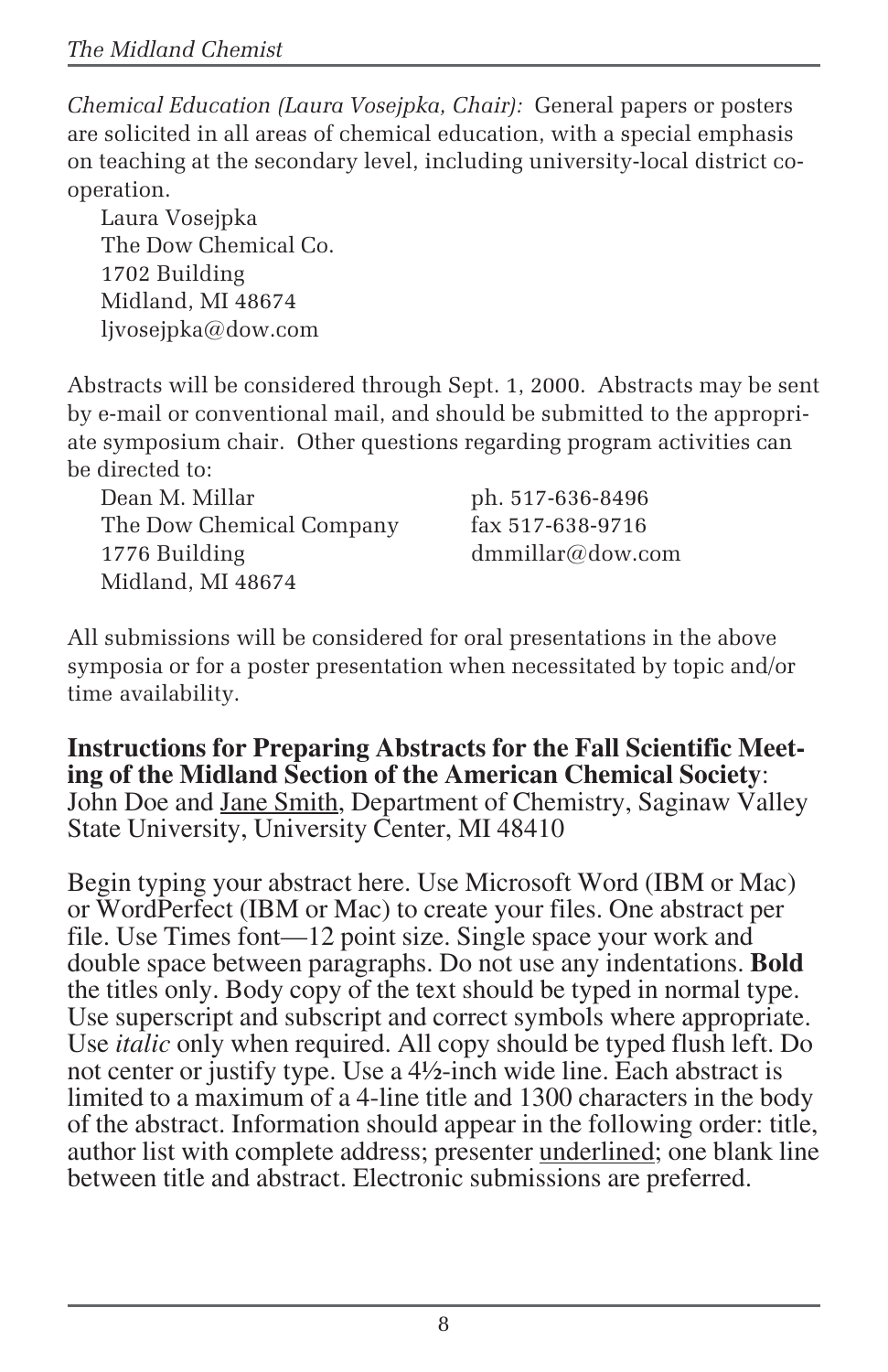

### **MID-MICHIGAN TECHNICIAN GROUP & THE MIDLAND SECTION OF THE AMERICAN CHEMICAL SOCIETY**



## present

## **ACS & MMTG Chemistry Show 2000**

## **"FIRE & ICE"**

### *Location*

The Gerstacker Building at the Midland County Fairgrounds

### *Schedule*

Two chemistry presentations are scheduled for both Tuesday, August 15 and Thursday, August 17:

6:00 to 7:00 p.m. Tim Drier from The Dow Chemical Company will demonstrate glass blowing

7:00 to 8:00 p.m. MMTG will present a chemistry demonstration

### *Experiments*

- Cryogenics using liquid nitrogen and frozen carbon dioxide
- Ammonia fountain
- Stop light
- Water-wine-milk-beer demo
- Nylon
- Ion exchange using silver nitrate and copper
- Burning diaper
- And more!

## *Come on out and see the show!*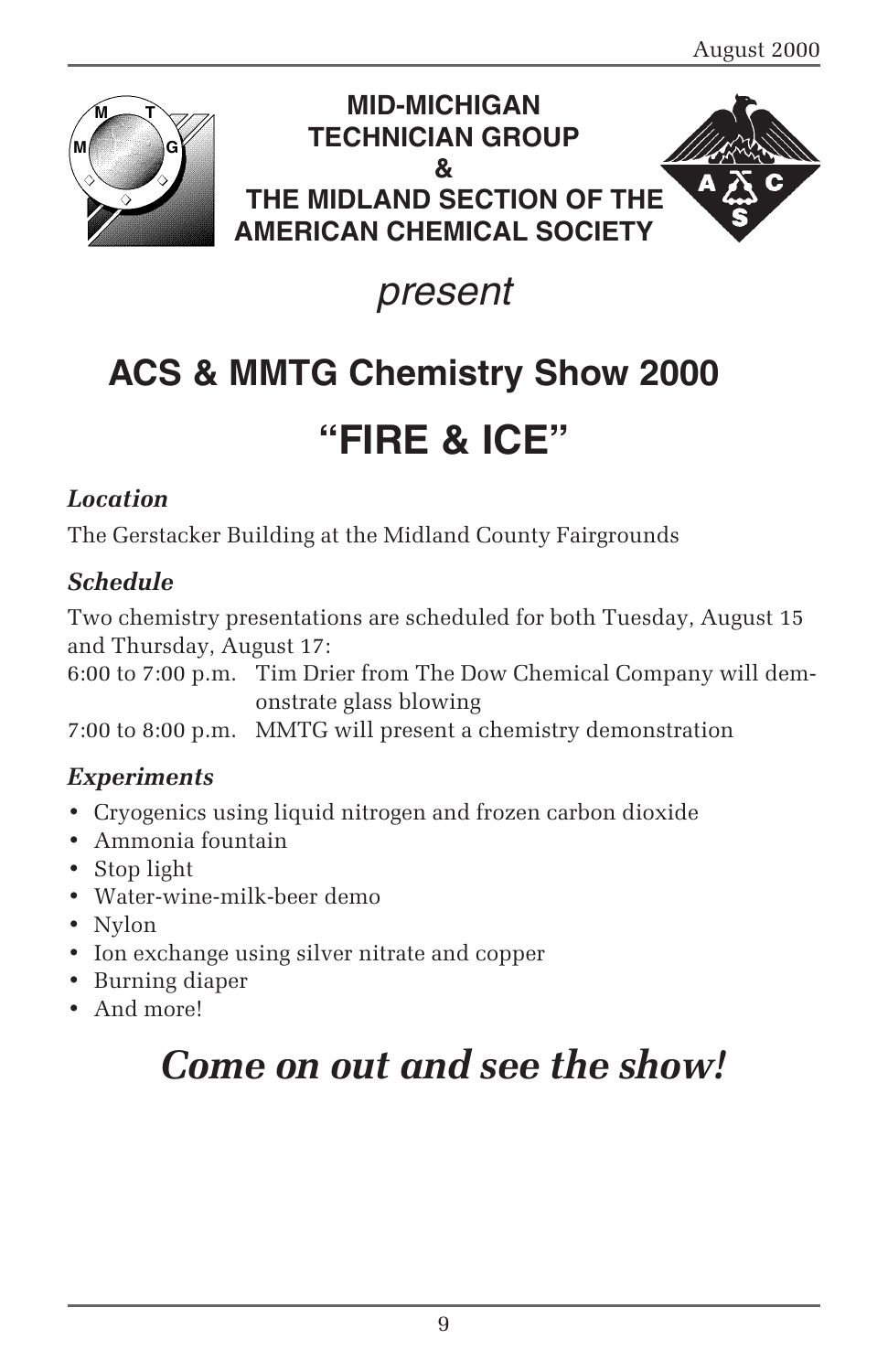## **FSM Keynoter to Focus on Need for Change**

*By Dean Millar*

**T**he keynote address at the ACS Fall Scientific Meeting, to be held on October 28, 2000, at Dow's Employee Development Center, will be delivered by Attila E. Pavlath, ACS president-elect, and is titled "It Is Time for a Change." The abstract of his address is as follows:

In 1971, an industrial bench-chemist was elected as ACS president over two well-known scientists by the largest election turnout in ACS history (almost 40%). His statement had one message: "The first responsibility of the ACS is to its own members." It apparently coincided with the feelings of a large part of the membership which was not unknown to the Society. In 1947, the ACS commissioned the Hancock study to survey ACS structure and the wishes of the members. The study found that 57% wanted from the ACS more than just publishing journals and organizing meetings. They wanted the Society to address the professional and economic status of chemists, e.g., the issue of licensing and/or employment related problems. While the Society dragged its feet on these actions, Sputnik created a euphoria with the expectation of a never-ending skyis-the-limit progress, shelving further consideration of these problems, even though there were people who warned that sooner or later the bubble would burst, which finally happened in the early seventies. Nevertheless, even though another study brought out the same result as the one 25 years before, the majority of the actions were still aimed at chemistry and not at its practitioners. As we are entering in to the next century, the next millennium celebrating our 125th anniversary, we must make the changes our members want.



Dr. Attila E. Pavlath is an emeritus lead scientist at the Western Regional Research Center of the U.S. Department of Agriculture in Albany, California, in a research group on the utilization of agricultural products as chemical resources. He finished his undergraduate and graduate studies in Hungary with a diploma in chemical engineering at the Technical University of Budapest, and a doctorate degree in chemistry from the Hungarian Academy of Sciences. He was an assistant professor at the Technical University of Budapest and a group leader at the Central

Chemical Research Institute of the Hungarian Academy of Sciences. He left Hungary in 1956 and was a research fellow at McGill University in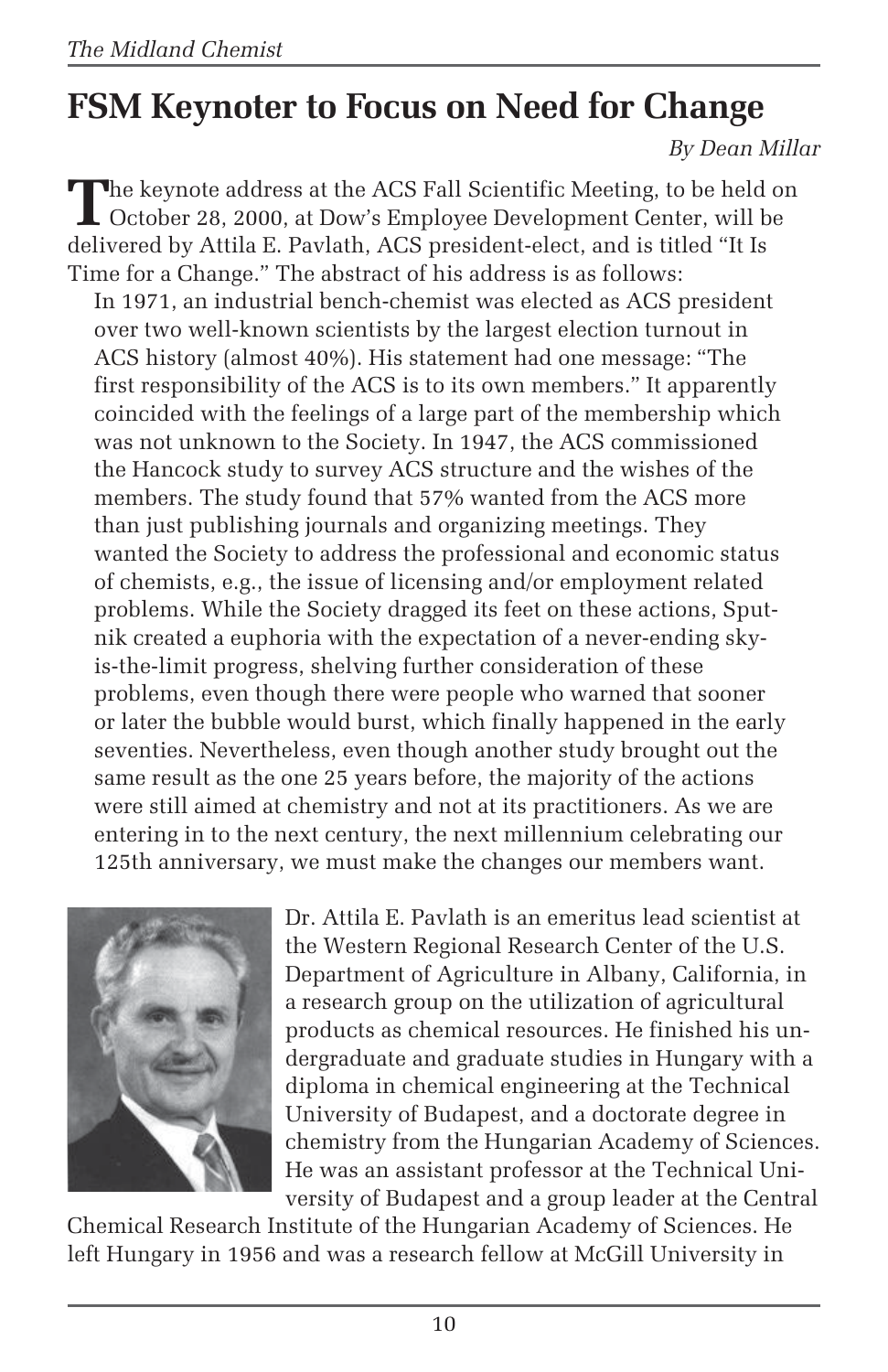Montreal, Canada, until 1958 when he joined the Western Research Center of Stauffer Chemical Company in Richmond, California, as a senior group leader. Since 1967 he has been with the U.S. Department of Agriculture in Albany leading various research projects.

Dr. Pavlath's research experience of almost 40 years includes a wide variety of scientific areas. He is an internationally known expert in fluorine, textile, agricultural, glow discharge, and energy chemistry, where he has over 110 scientific publications, 25 patents, three books, and numerous chapters and reports. He has lectured throughout the world.In 1976, he was given the Outstanding Contribution to Chemistry Award by the ACS California Section, recognizing his 25 years research in fluorine chemistry. In 1987, he was selected as Federal Scientist of the Year in California. In 1989, he received the ACS Henry Hill Award for Distinguished Services in the area of professional relations and in 1991 the California Section's Walter Peterson Award for Outstanding Services. He also received numerous merit awards from the U.S. Department of Agriculture.

After chairing numerous ACS committees and serving 9 years on the ACS Board of Directors as director-at-large, he was elected in 1999 for the presidential succession (president-elect, 2000; president, 2001 and immediate past president 2002).

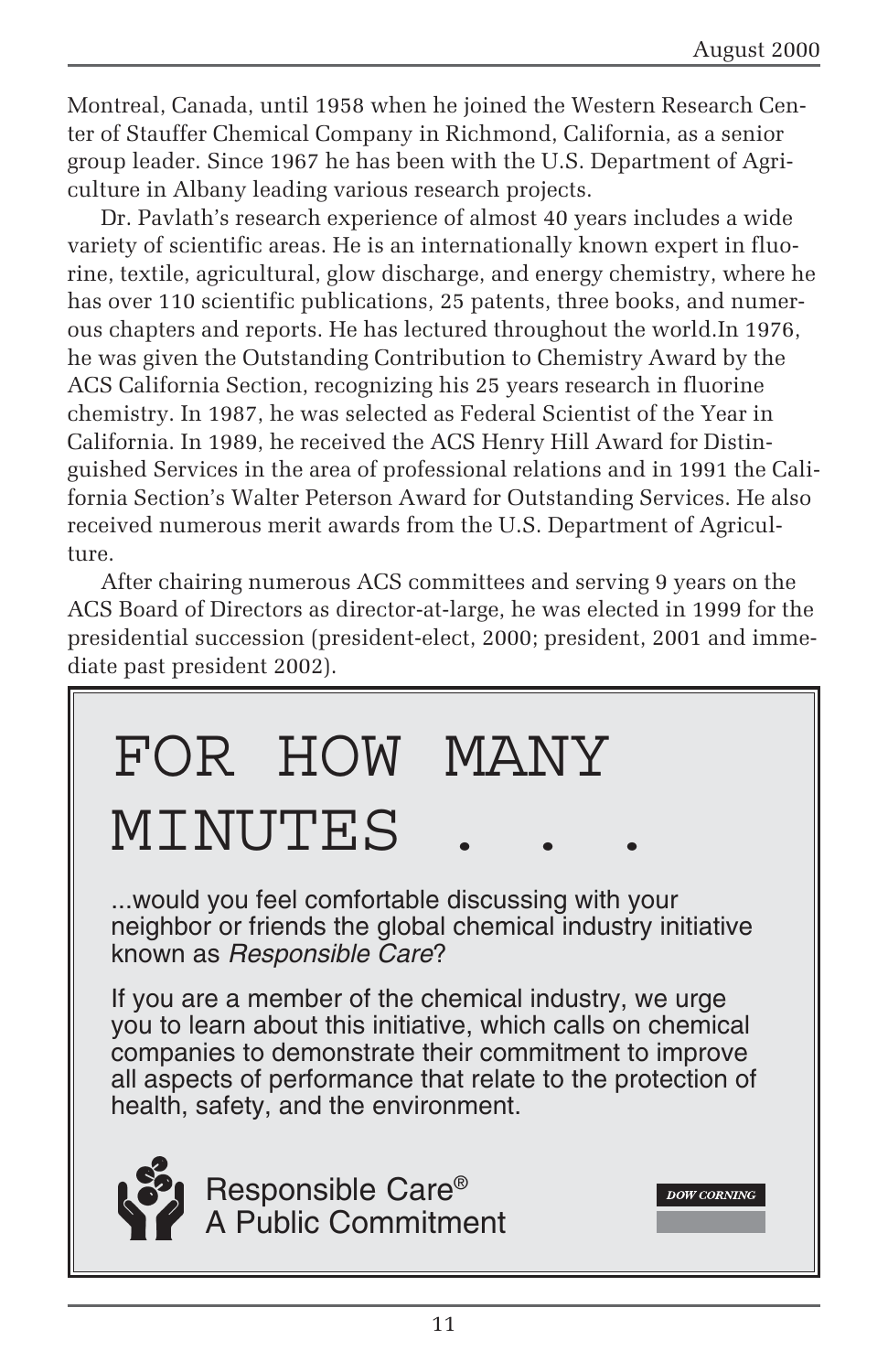### **Student Affiliates Promote Professional Development in Chemistry Undergrads**

*By Dave Baker*

**T**he student affiliates program supports students, their faculty, **L** and local section members in promoting professional development, mentoring, and support for undergraduates in the chemical sciences. There are nearly 900 ACS student affiliate chapters in two- and four-year colleges and universities.

I recently contacted Phil Squattrito, the 1999-2000 student affiliate advisor at Central Michigan University (CMU), and Steve Lawrence, who was the advisor at Saginaw Valley State University (SVSU) for a number of years.

Over the academic year the student affiliate chapters are involved in numerous outreach programs to promote chemistry in the local area. They have given demonstrations at local elementary schools. They have assisted the local section in celebrating and organizing activities for SciFest, National Chemistry Week, and Mole-Day, preparing demonstration kits and holding trivia contests. At SVSU, students have acted as science ambassadors for student orientation and participated in the Science and Math Extravaganza for Kids program (SMEK). CMU members have also been involved in judging local science fairs.

Both the SVSU and CMU student affiliate chapters have been recognized with ACS Chapter Awards. At CMU they have received three outstanding awards in the past three years with Phil Squattrito as their advisor. When Steve Lawrence was the faculty advisor at SVSU, they received five outstanding and one commendable award, and last year they received an honorable mention.

Through fundraising activities both student affiliate chapters have been able to send officers to local and national ACS meetings. In fact, the CMU Chapter has been able to send a delegation of some five to eight students to the last three spring national meetings.

Many previous student affiliate members and officers are in graduate schools in chemistry throughout the country including the University of Michigan, the University of Florida, and Northwestern University. Others have gone on to medical school or have accepted various positions in local and national chemical companies.

Over the past few years the number of active members in some local student affiliate chapters has declined. This may be due to fluctuations in the number of chemistry majors enrolled in programs. This may also be a reflection of students' busier schedules and other work commitments.

Steve said that it was the students from 1992 to 1997 who made the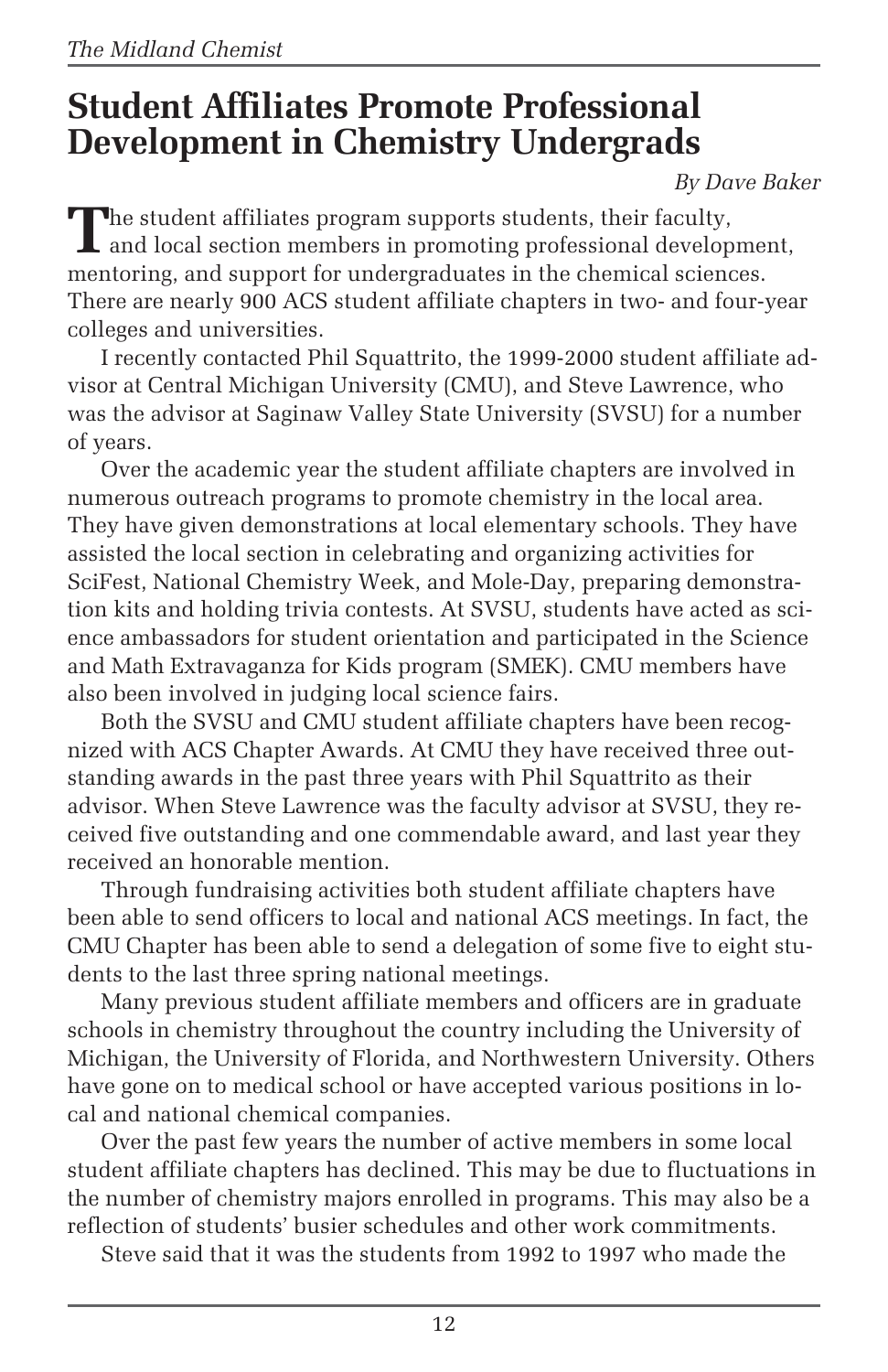SVSU chapter a success under the direction of Peter J. Moehs. As the advisor, Peter was able to raise money for two endowments to provide students with research and scholarly fellowships. Quite an astounding accomplishment!

With the end of this school year, Phil relinquished his role as faculty advisor of the CMU student affiliate chapter to Estelle LeBeau after seven very enjoyable years .

For more information on how to start or activate a student affiliate chapter, or to find out more about awards, mini-grants, and meetings go to the ACS Education web site at http:\\www.acs.org\education\ student\sachap.html or phone the student affiliates program at 1-800-227- 5558.

We would also be happy to hear from any of the student affiliate chapters in the Midland Section area. If you have news or articles you would like published in *The Midland Chemist*, contact the editor, Ann Birch, at ann.birch@editech-mi.com.

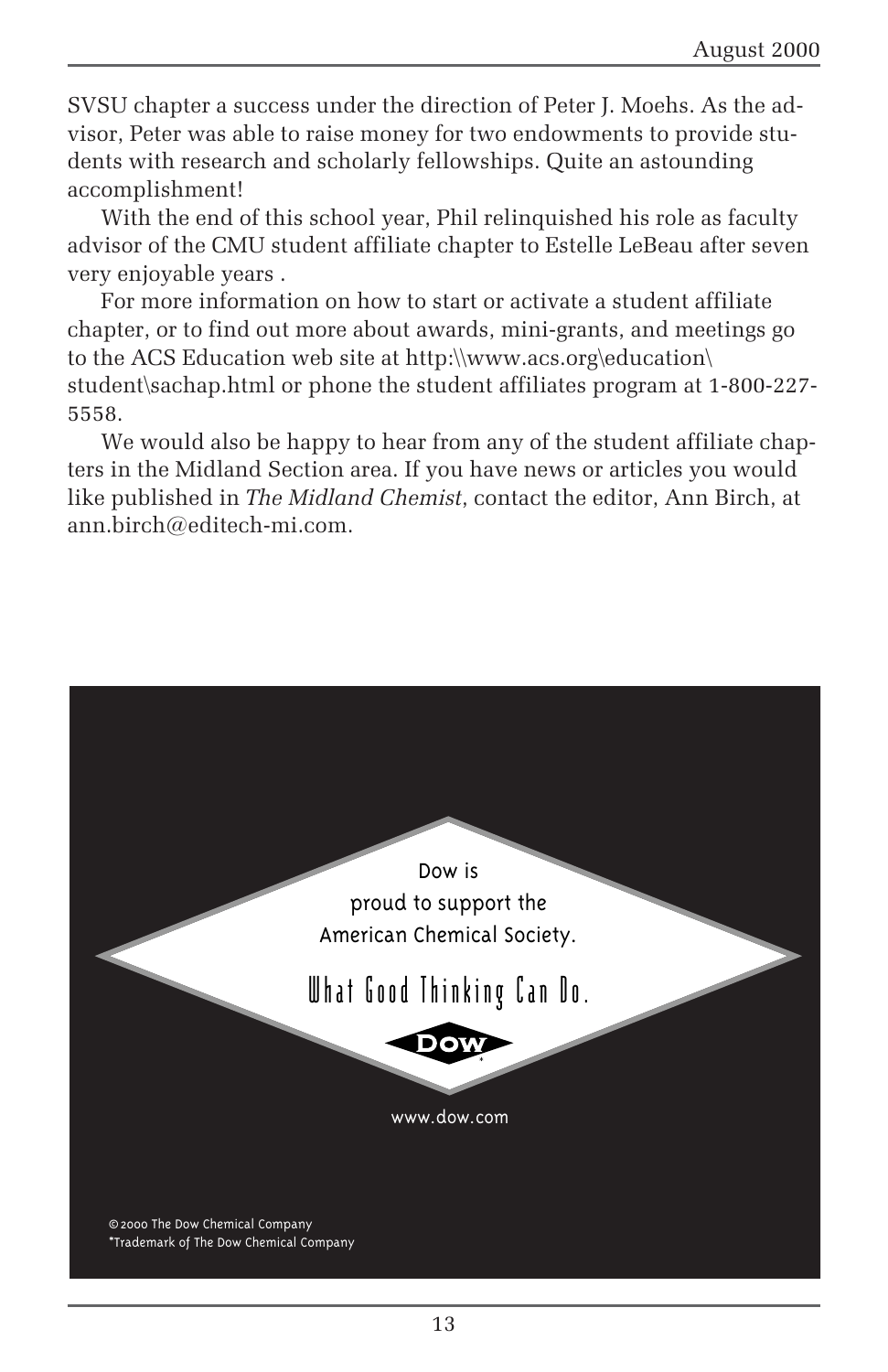### **Call For Nominations for 2000 Midland Section Awards**

#### *By Philip Squattrito*

**E**ach year the Midland Section honors an individual residing within the Section's geographical area who has demonstrated outstanding achievement and promotion of the chemical sciences. The Outstanding Achievement and Promotion of the Chemical Sciences award recognizes dedication and service to the chemical profession. The recipient need not be an ACS member. Nominations should include a biographical sketch, list of pertinent publications, evidence of professional growth and involvement, and letters of support from colleagues. Previous recipients of this award are:

| 1976 | Turner Alfrey, Jr.   | 1988 | A. Lee Smith       |
|------|----------------------|------|--------------------|
| 1977 | Etcyl H. Blair       | 1989 | Do Ik Lee          |
| 1978 | David C. Young       | 1990 | Joseph E. Dunbar   |
| 1979 | Vernon A. Stenger    | 1991 | Thomas H. Lane     |
| 1980 | Daniel R. Stull      | 1992 | Donald A. Tomalia  |
| 1981 | Bob A. Howell        | 1993 | Dale J. Meier      |
| 1982 | Wendell L. Dilling   | 1994 | Philip T. Delassus |
| 1983 | Donald R. Weyenberg  | 1995 | Duane B. Priddy    |
| 1984 | Edwin P. Plueddemann | 1996 | Hans G. Elias      |
| 1985 | Raymond P. Boyer     | 1997 | Ludo K. Frevel     |
| 1986 | Stanley P. Klesney   | 1998 | Patrick B. Smith   |
| 1987 | Warren B. Crummett   | 1999 | David E. Henton    |

The Midland Section sponsors an annual award to recognize outstanding service to the Midland Section of the ACS. The Outstanding Service to the American Chemical Society award recognizes achievement in the promotion of the goals of ACS. Nominees shall be members of the Midland Section. Nominations should include a biographical sketch, a history of service to the Midland Section, and supporting letters from fellow ACS members. Previous recipients of this award are:

| 1989 David C. Young     | 1995 Gretchen S. Kohl  |
|-------------------------|------------------------|
| 1990 Linneaus C. Dorman | 1996 Fran K. Voci      |
| 1991 Donald R. Petersen | 1997 Thomas H. Lane    |
| 1992 Wendell L. Dilling | 1998 Vicky S. Cobb     |
| 1993 Bob A. Howell      | 1999 Theodore E. Tabor |
| 1994 Eldon L. Graham    |                        |

The Midland Section presents an annual Outstanding Chemical Technician Award to an individual who has demonstrated an extremely high de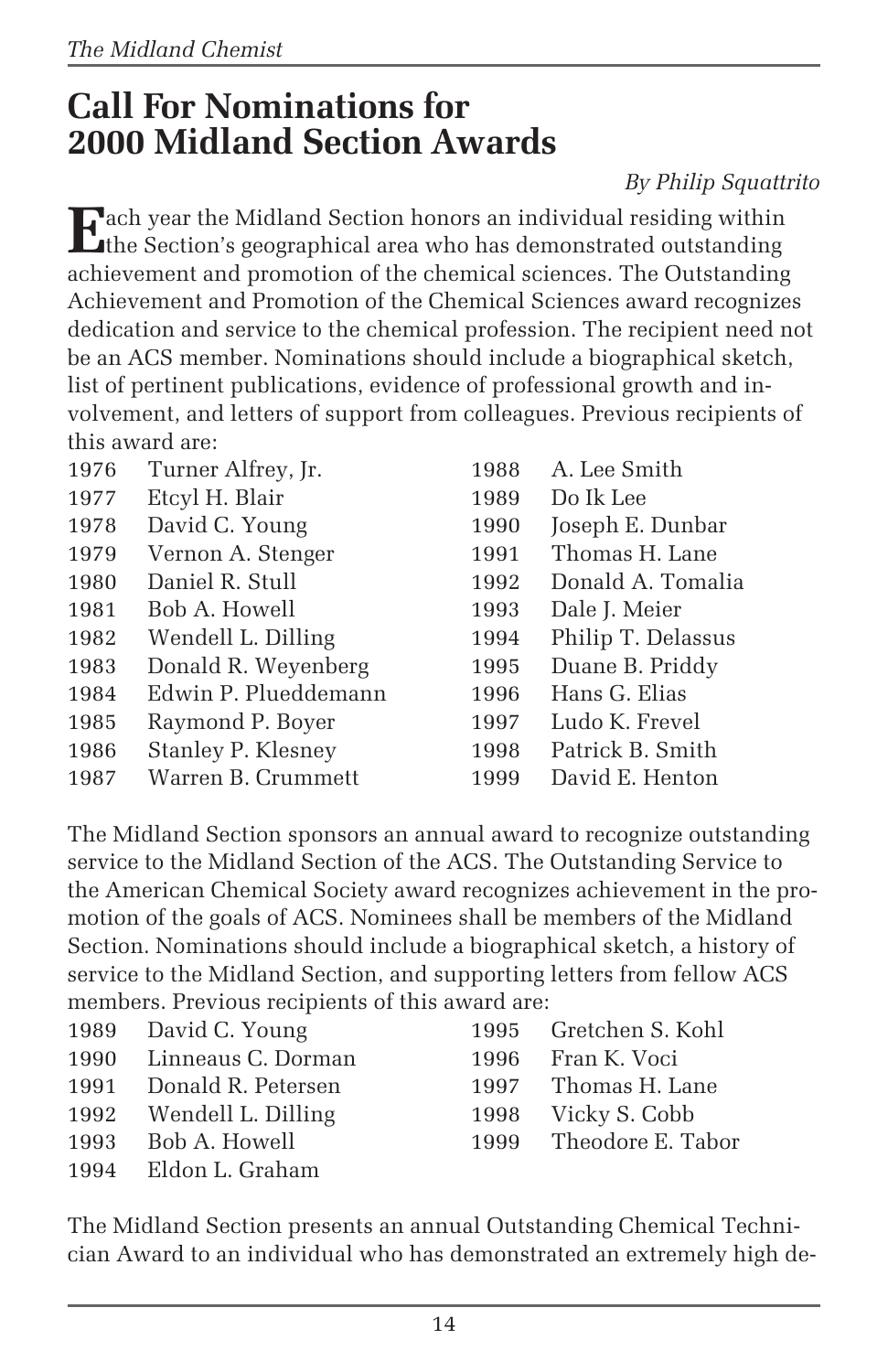gree of professionalism as a chemical technician. The ACS defines a chemical technician as a person whose training includes successful completion of a two-year post-high school level chemistry curriculum leading to an associate degree, or the equivalent course work in a baccalaureate program, or the equivalent knowledge gained by experience. The primary work of a chemical technician is conducting experimentation and/or correlating information to help solve chemical problems and/or discover new chemical knowledge. Criteria used to judge the award include job skills, safety, teamwork, leadership, publications and presentations, reliability, communication skills, and additional professional and community activities. Nominees must have worked for five years as a chemical technician. Chemical technicians do not need to be a TECH Division Affiliate or ACS member to be eligible for this award. Nominations should include a biographical sketch and supporting letters that address each of the criteria above. Previous recipients of this award are: 1997 Connie J. Murphy 1999 Ronald L. Good

1998 David Stickles

Nominations for all *three* awards are invited. The deadline for receipt of nominations and all supporting materials is September 15, 2000. Nominations should be sent to:

Philip J. Squattrito Department of Chemistry Central Michigan University Mt. Pleasant MI 48859

Fax (517-774-3883) or electronic nominations are also welcome. If you have questions or need additional information, please contact me at 517- 774-4407 or p.squattrito@cmich.edu. It is requested that nominators provide their address and phone number in case the committee needs to contact them. The Awards Committee encourages all section members to nominate deserving colleagues and appreciates your efforts in helping these individuals attain recognition for their efforts. We look forward to hearing from you!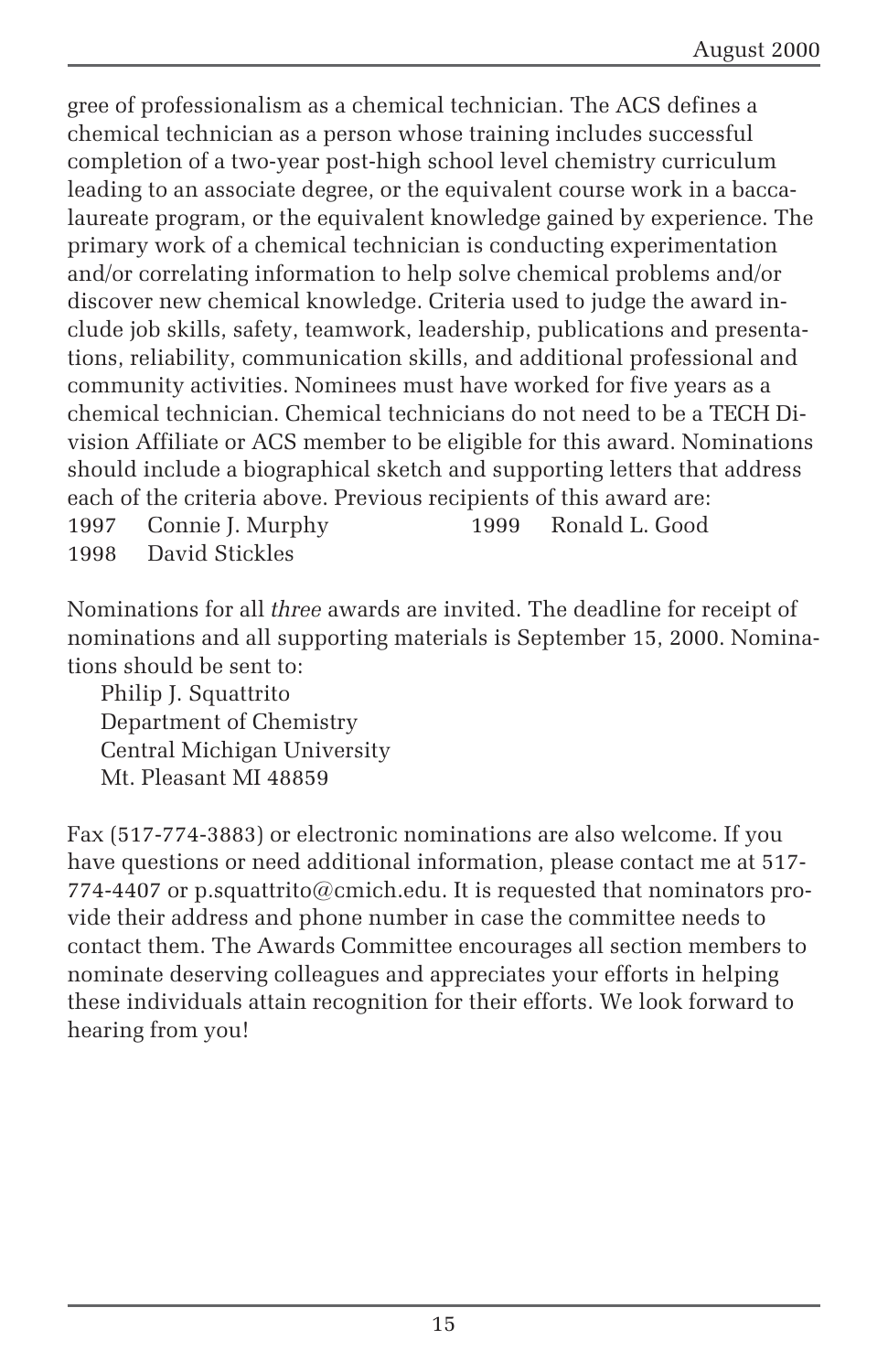## **Year 2001 Officer Candidates Announced**

*By Steve Keinath*

**F**ollowing is the current list of candidates for officers and directors for the Midland Section—ACS for 2001. Additional nominations will be accepted from the floor or by petition at the September 11, 2000, Midland Section ACS Board meeting. Nominees should have agreed to be a candidate and serve, if elected, before floor nominations or petitions are made.

**Chair-Elect** (One to be elected for a 1-year term)

- ❐ Pat Cannady
- ❐ Peter Qian

**Secretary** (One to be elected for a 1-year term)

- ❐ Jennifer Ehlert
- ❐ Estelle LeBeau

**Treasurer** (One to be elected for a 1-year term)

- ❐ Doug Beyer
- ❐ Tim Lueder

**Chair, Nominations & Elections Committee** (One to be elected for a 1-year term)

- ❐ Steve Keinath
- ❐ Fred Vance

**Directors** (Three to be elected for a 3-year term)

- ❐ Deb Bergstrom
- ❐ Pete Dreyfuss
- ❐ Dave Stickles
- ❐ Marvin Tegen

Additional candidates still being sought (at *MC* press deadline)

If you have additional officer candidate nominations in mind and cannot make it to the September 11th meeting, please contact Steve Keinath, Chair, Nominations & Elections Committee, at 517-832-5555, ext. 588, or via e-mail at skeinath@mmi.org. Biographical information for all of the candidates and the election ballot will be published in the October issue of *The Midland Chemist.*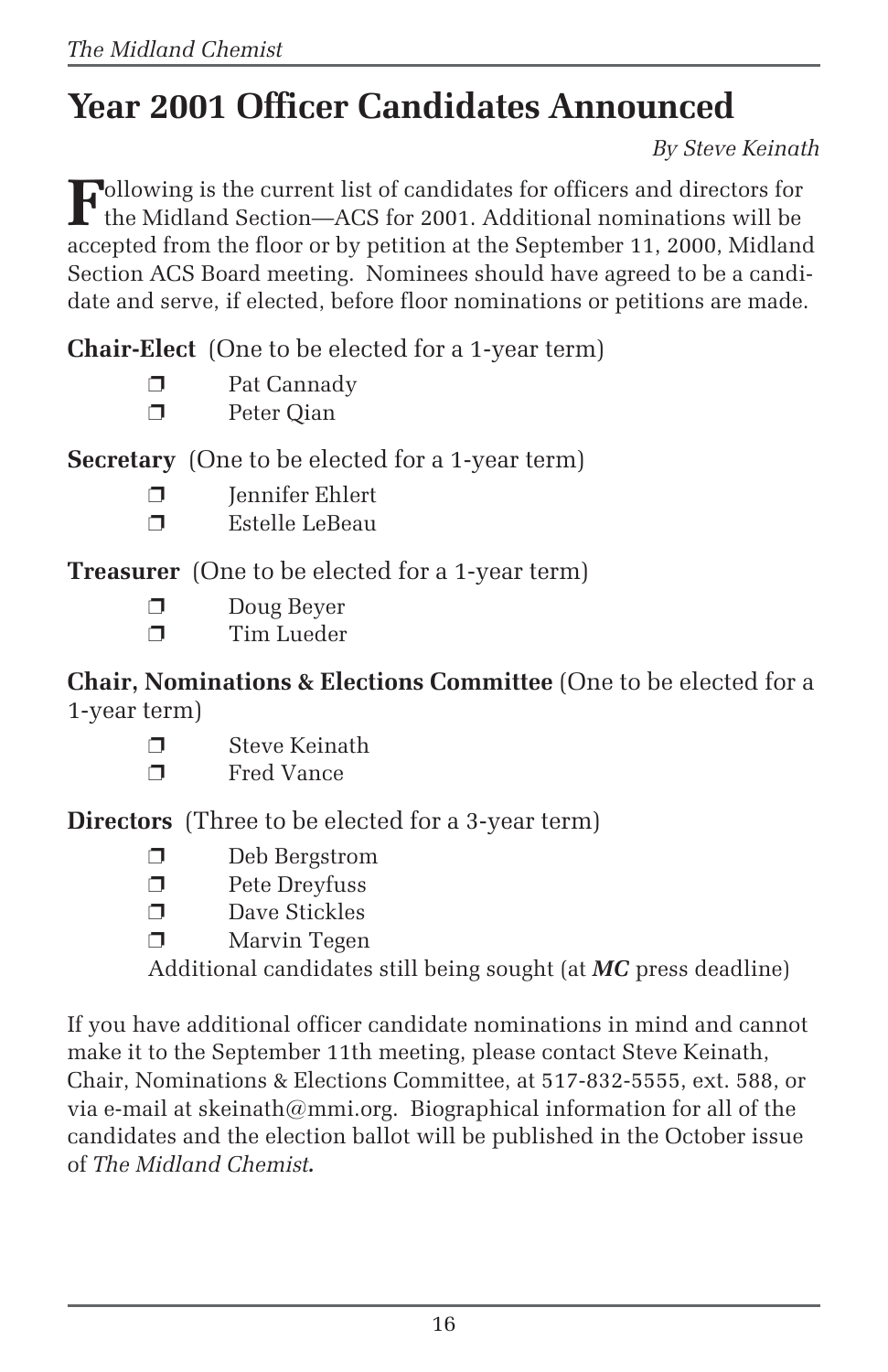## **Rubens Receives National Honors**

#### *By Ann Birch*

It's no wonder L.C. "Bud" Rubens has the feeling he's getting a lot of attention lately—he is. On June 22, 2000, Bud was inducted into the Pla tention lately—he is. On June 22, 2000, Bud was inducted into the Plastics Hall of Fame in Chicago. On August 20, he will be recognized by the



American Chemical Society as a "Hero of Chemistry" at a ceremony in Washington, D.C. And all this takes place sixty years after hitchhiking to Midland to find a job.

Raised in Escanaba, MI, Bud had been taking college classes for two years in Menominee when

*Bud Rubens holds a photograph of a foam chair he made for a girl with cerebral palsy.*

the college closed, leaving him without a school, without a job, and with seemingly few prospects. Despite his lack of a college degree, Bud could not accept the fact that he wouldn't get a job. He hitchhiked to The Dow Chemical Company in Midland, and when he was not offered a job, he went looking for the company president. Willard Dow evidently liked what he saw because Bud started to work that afternoon in the Physics Laboratory. At that time the Physics Lab was one of the major industrial labs in the world, and the cutting-edge researchers in the lab became Bud's surrogate professors.

What followed was a prestigious career with 58 U.S. patents to his credit, 35 of them in foam technology and high-impact polystyrene. Throughout his career, Bud was known to many at The Dow Chemical Company as a gentle man, a kind mentor, but most of all a respected inventor and scientist. In the plastics industry he is generally known as the father of polymeric foams. Even in retirement, Bud is in demand as a consultant and advisor.

While at Dow, Bud helped develop polymers that ultimately became part of plastic materials. He learned how to laminate layers of materials together to make body armor that could protect against shrapnel or bullets. He remembers taking a submachine gun out to the Dow ponds and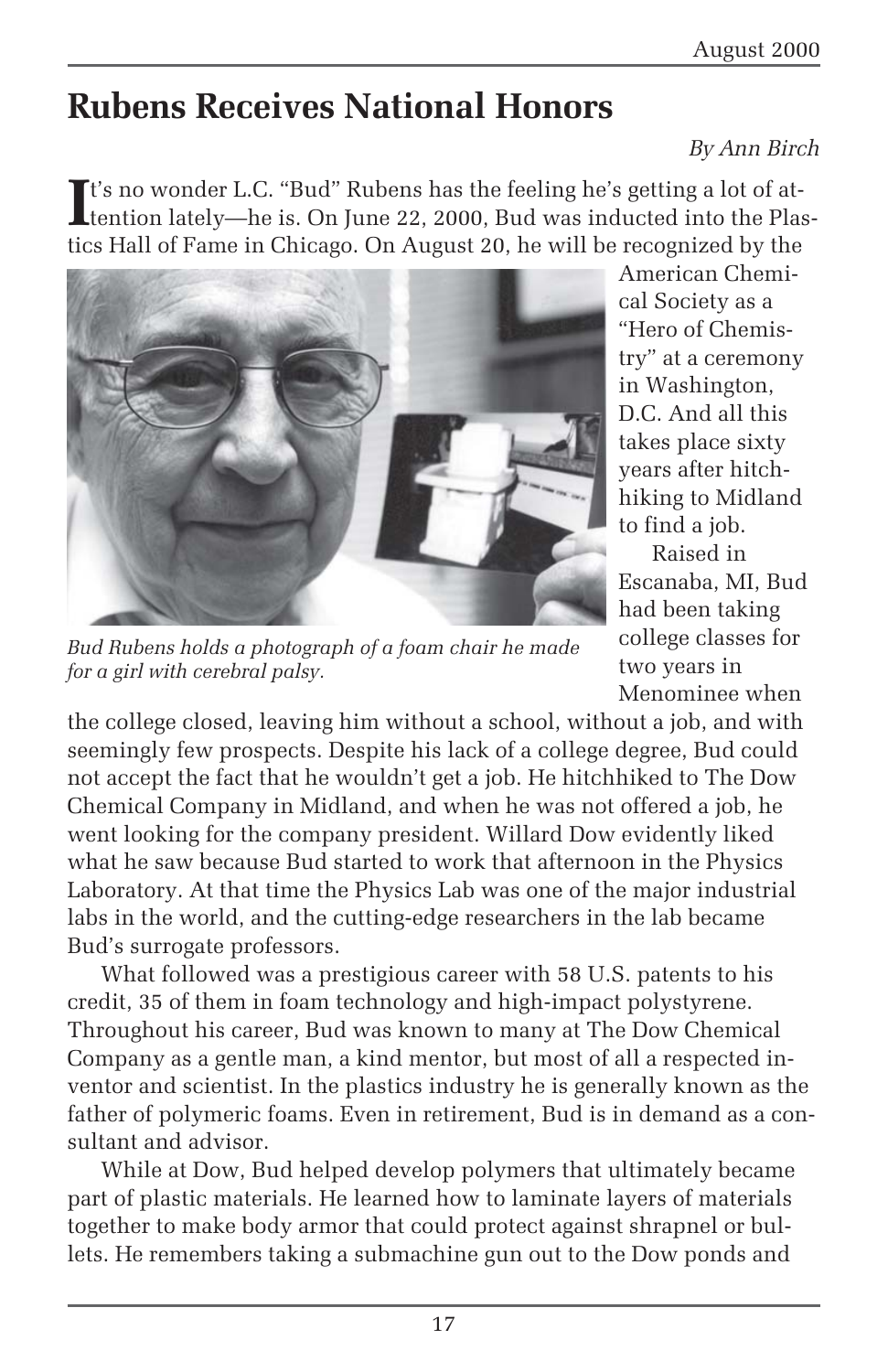

*Bud holds several pieces of foam he made for miscellaneous uses in the workshop at his residence.*

shooting at panels of this new fiberglass armor.

Researchers already had learned how to create polystyrene. They made polystyrene foam starting with hard plastic granules, adding a hydrocarbon gas or liquid under pressure. When heated, this blowing agent caused the plastic to foam, creating an insulative material with voids inside.

Bud is particularly noted for introducing the mixed blowing agent concept for producing Styrofoam\* brand plastic foam. He also invented Ethafoam\* brand plastic foam and did the original work on Pelaspan\* brand expandable polystyrene and Pelaspan PAC brand loose fill packing. Today, more than 5 billion pounds of foam products are made each year and used worldwide based on technology Bud developed.

Bud credits much of his early development to the opportunity he had of working with many Dow "greats"—people like Charles Strosacker, John Grebe, Ray Boyer, and Ray Boundy. "I was a sponge!" says Bud. "I absorbed all of the knowledge I could from the people I worked with. And they proved to be willing mentors to a neophyte."

Bud has had numerous scientific papers published, but he is known by anyone working with polystyrene for his two chapters in the book *Styrene: Its Polymers, Copolymers, and Derivatives*, a joint publication of the American Chemical Society and John Wiley, Inc. (1952), which became a

<sup>\*</sup>Trademark of The Dow Chemical Company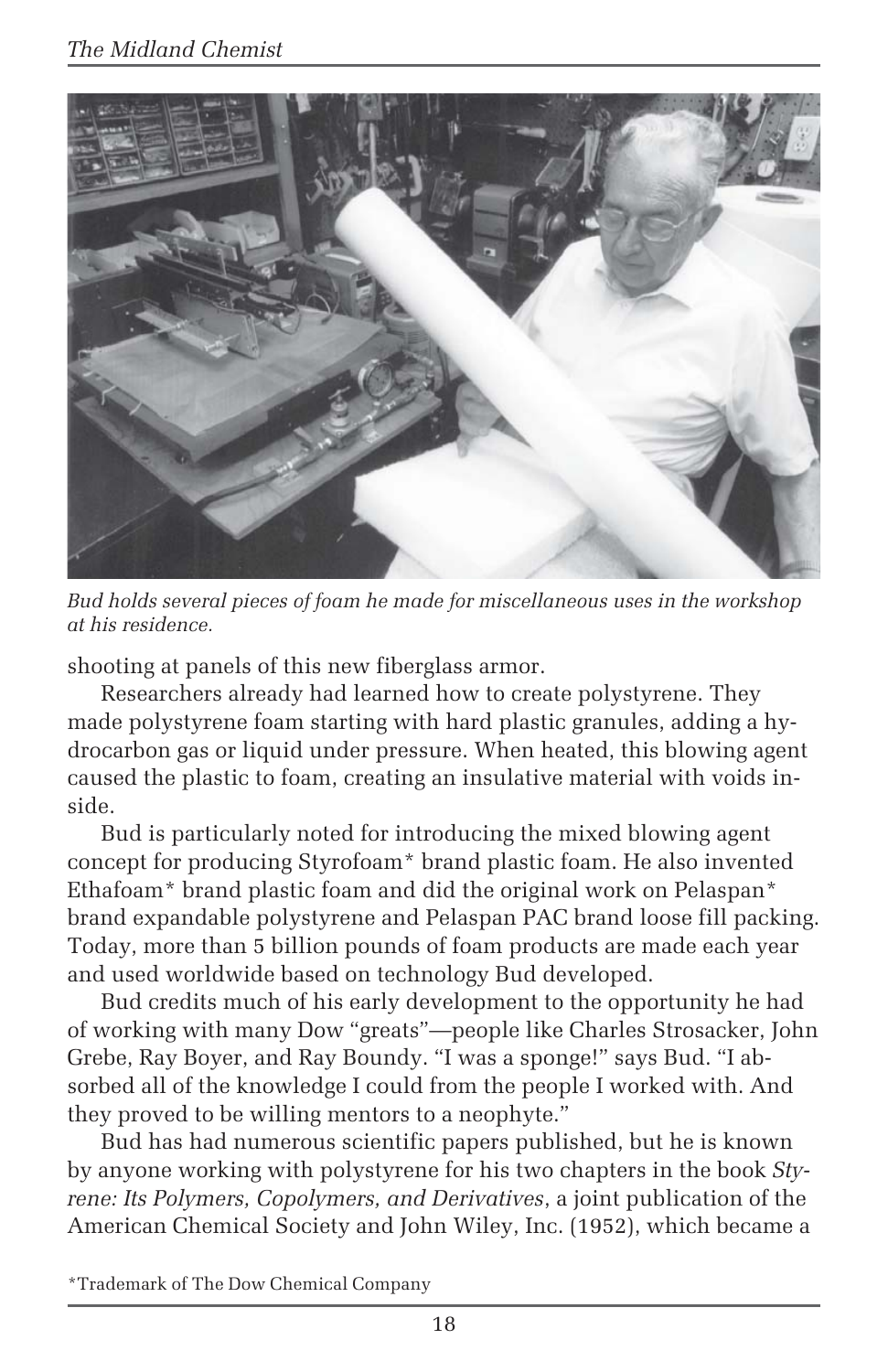standard reference for the industry. In 1994 Bud won the Best Paper Award from the Society of Plastics Engineers (SPE).

Retired now for a number of years, Bud is still a dedicated researcher. He has a human anatomy program on his computer, and his interest in the body has prompted him to design aids for people with disabilities. He designed a 5.5-pound chair to help keep straight the limbs of a girl with cerebral palsy. When his wife suffered from obstructed breathing, he came up with a tube she could use to exercise and strengthen her thorax and diaphragm muscles and force air into and out of her lungs.

Bud's induction into the Plastics Hall of Fame was noted by the June 19 issue of *Plastics News.* Inductees to the Plastics Hall of Fame are judged to have made significant contributions to the success of plastic products or the plastics business and to the evolution of the industry to where it is today. Other Dow scientists in the Hall of Fame are Willard Dow, Bill Goggin, John Grebe, and Ray Boyer, all of whom were acquainted with or worked with Bud in his early career.

This year's ACS Heroes of Chemistry program honors chemical innovators whose industrial work in chemistry or chemical engineering has made significant and lasting contributions to global human welfare. Bud is being recognized for the development of blowing agent technology and modification of polymeric foam production.

What's ahead for Bud? He'll continue doing research in his basement workshop, acting as an expert witness and technical consultant for Dow, and serving as a mentor for anyone interested in technical innovation. He may be retired, but he's still a scientist!

*Note: Portions of this article were adapted with permission from an article by Cheryl Wade in the Midland Daily News, April 29, 2000. MDN photos were taken by Bradly J. Boner. Bud has been a member of the American Chemical Society for almost 50 years.*

### **Professional Scientific Society Day— Polymers, Plastics, and Sports**

Ever wonder what role professional societies play in the world today? Drop by and find out! The Midland Section ACS, AICHE, SPE, and the Hall of Ideas will jointly sponsor "Professional Scientific Society Day— Polymers, Plastics, and Sports" at the Midland County Fair.

- When: August 18, 2000, 4–8:00 p.m.
- Where: Yellow building north of stadium entrance at the Midland County Fairgrounds

Exhibitions and demonstrations will show some of the activities in which local professional societies are involved and also give visitors a chance to have some science fun!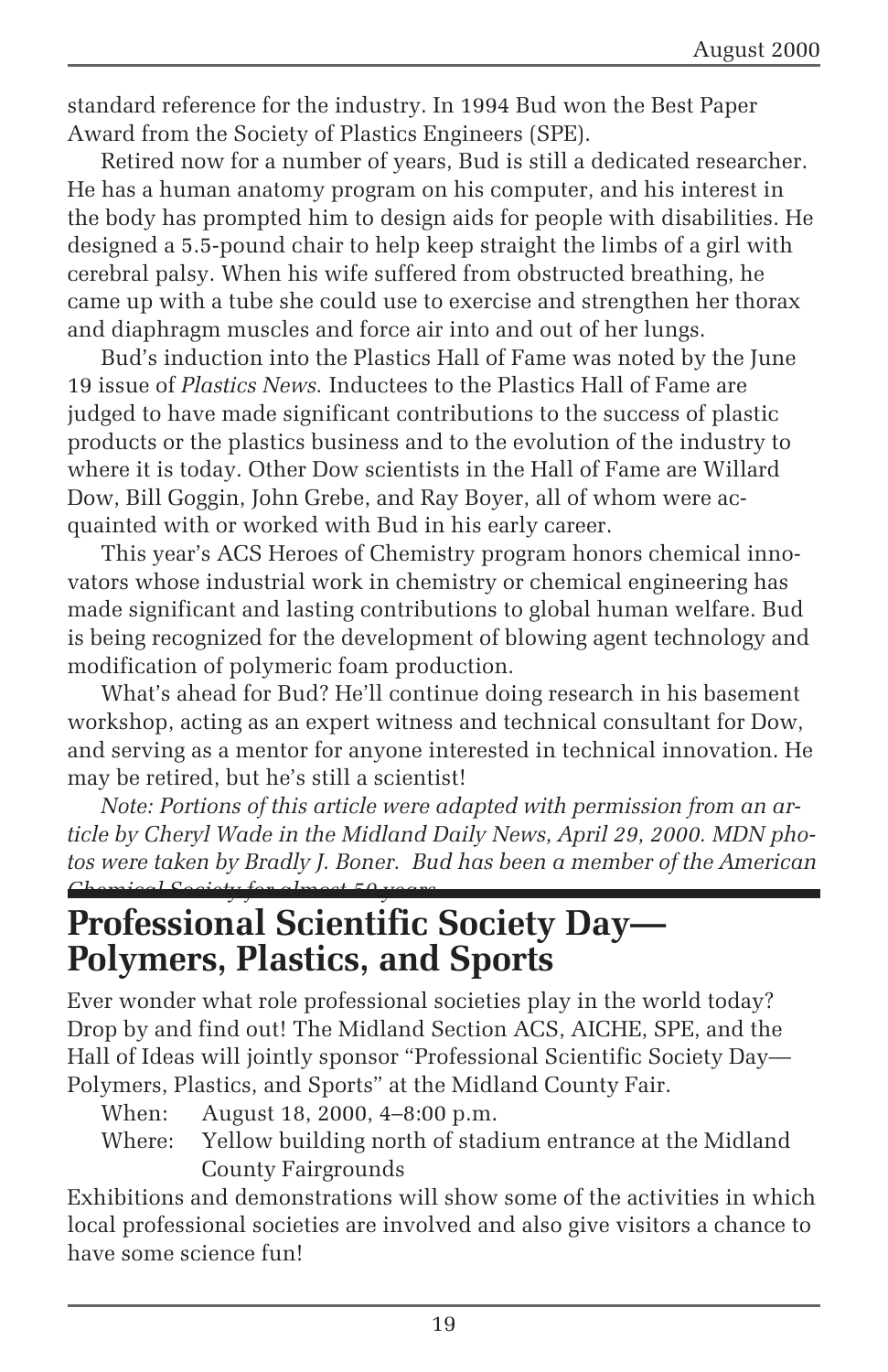### **Midland Section Members Celebrate 50 Years with ACS**

### *By Chitra Subramaniam*

In the June 2000 issue of *The Midland Chemist*, we highlighted all of the people who received awards at the Spring Recognition Dinner. Over the n the June 2000 issue of *The Midland Chemist*, we highlighted all of the next couple of issues, we will especially recognize those members who have been with ACS for 50 years, representing a long history of dedication to science. Congratulations!



**Lawrence H. Brown** received a B.S. degree from Augustana College in Illinois in 1948 and an M.S. degree in organic chemistry from the University of Illinois in 1951. He worked with Dow Corning Corporation in Midland, MI, for over 30 years, on a broad range of topics including silicone-modified organic, electrical and architectural coatings, organofunctional polysiloxanes, and silicone coating intermediates. He has ten U.S./foreign patents to his

credit and is an author on a chapter on silicone resins for *Treatise on Coatings*. He was also a consultant on regulatory compliance for Dow Corning Corp. from 1985 to 1995. He is currently retired and lives in Midland, MI.

**Gerald Clark** worked with The Dow Chemical Company for 32 years, until his retirement in 1982. While at Dow, he worked in analytical chemistry, manufacturing management, and research management. Following his retirement from Dow, he has had an active career. He served as the manager of engineering at Quantum Composites (1982–86), as the vice-



president of Manteq International (1986–91) and as the vice-president of Omnitech International (1991–94). He was the former president of Professional Employers, and is currently serving as the president of Midland



Engineering Ltd. He presently lives in Sanford, MI, with his wife, Cheryl.

**James Leddy** received a B.S. degree in chemical engineering from the University of Detroit in 1951 and a Ph.D. in inorganic chemistry from the University of Wisconsin in 1955. He had a long and rewarding career with The Dow Chemical Company from 1955 to 1995. While at Dow, he worked in research and development

and manufacturing. He is currently retired and lives in Midland, MI.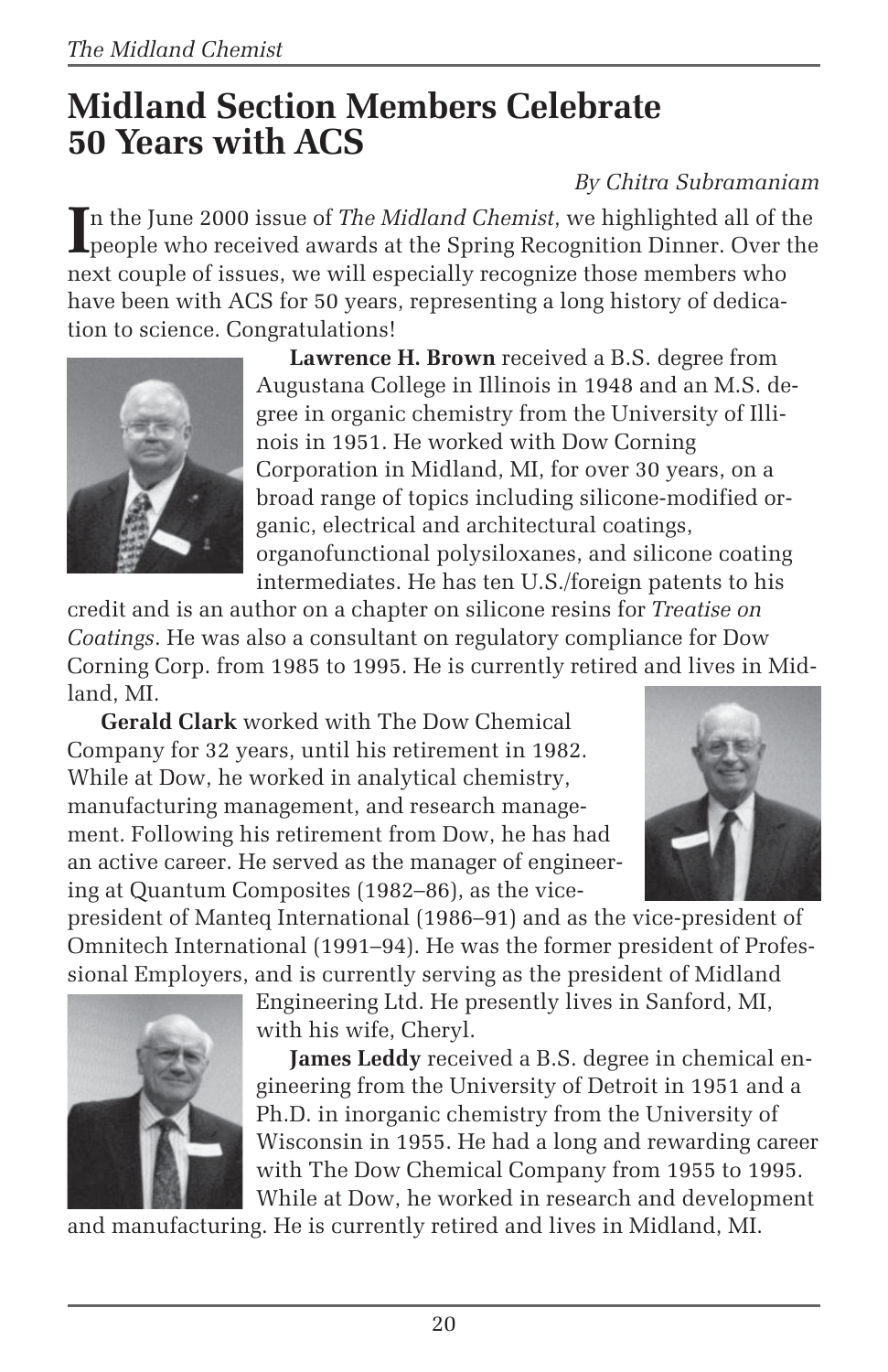### **Eli Lilly Sponsors Travel Awards for Women Chemists**

*By Ann Birch*

**E**li Lilly and Company is sponsoring a program to provide funding for **L**undergraduate, graduate, and postdoctoral women chemists to travel to scientific meetings in 2001 to present the results of their research. Awards will be granted to women presenting research for the first time at a national or major meeting. Grants may be applied only for registration, travel, and accommodations, and are restricted to travel to meetings within the United States.

Grant funds are limited, but there are some funds set aside for undergraduates. Only U.S. citizens and permanent residents are eligible. Applications should be limited to one per research group. Women who have received a prior award under this program are not eligible.

The deadline dates for receipt of applications for 2001 meetings are as follows:

Sept. 15, 2000—Meetings between January 1 and June 30, 2001

Feb. 15, 2001—Meetings between July 1 and December 31, 2001 For more information and an application form, please contact your department chair or

http://membership.acs.org/W/WCC/ or Cheryl Brown, 800-227-5558, ext. 6022 c  $brown@acs.org$ American Chemical Society 1155 Sixteenth St. NW; Washington, DC 20036

## **New Midland Section Members!**

*By Connie Murphy*

Welcome to the following people who have either recently joined the American Chemical Society or transferred to the Midland Section:

- Sudhakar Balijepalli
- Denise Beachy
- Aneta I. Bialek
- Yumin Cui
- Heather S. Harris
- Keith Harris
- David Kepler
- Ginam Kim
- Keith A. Korthals
- Robert L. Labrie
- John S. Pratt
- Todd J. Rivard
- Sonke Svenson
- Pam Thompson
- W. E. Walles
- Bruce E. Wilson